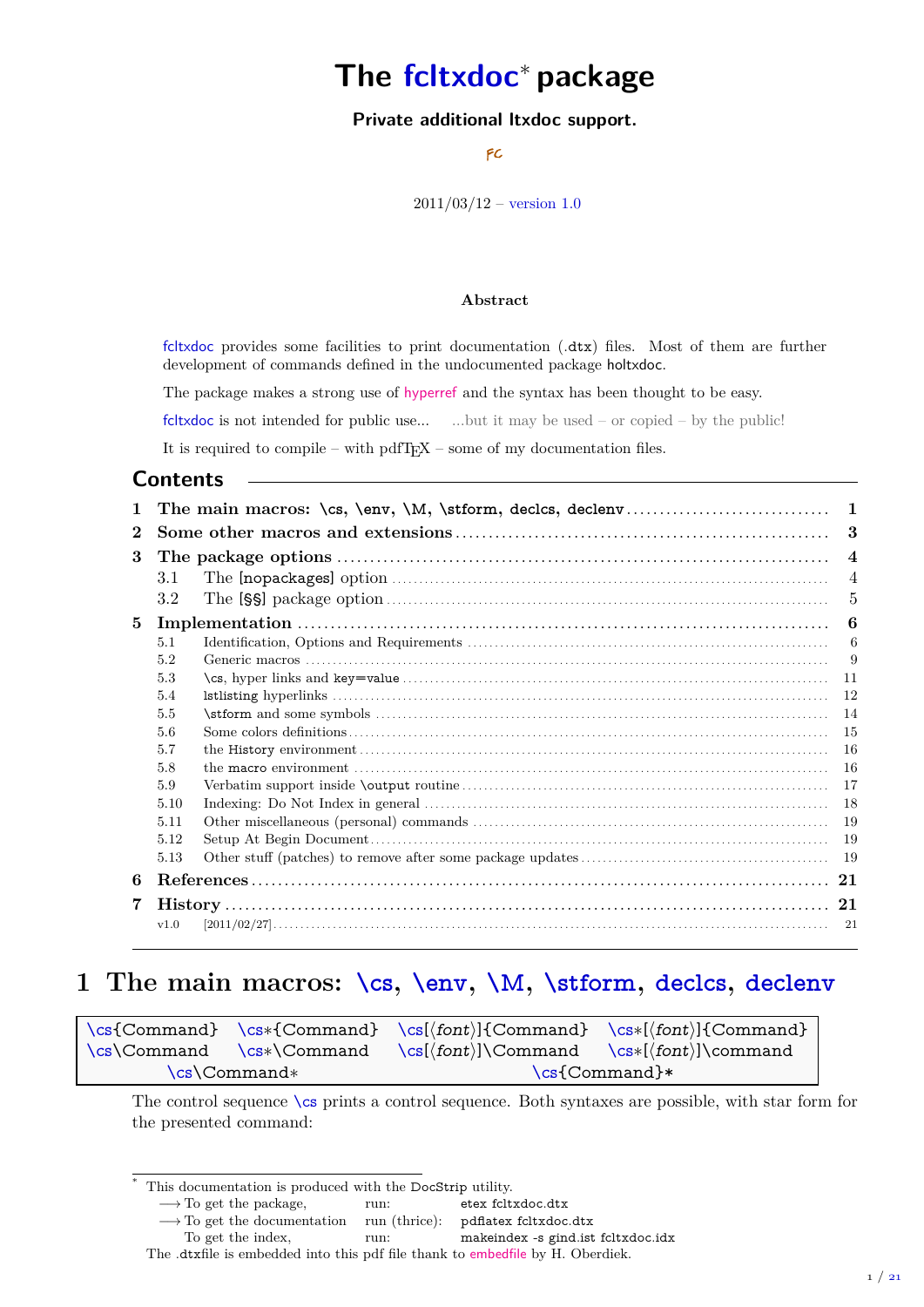| Source file                                      | Result (typesetting) |
|--------------------------------------------------|----------------------|
| $\cs{Command}$ or $\cs{Command}$                 | <b>Command</b>       |
| $\csc{Command} * or \csc{Command} * \rightarrow$ | $\mathrm{Command}^*$ |

If the control sequence has been declared with the [declcs](#page-2-1) environment then a hyperlink is created automatically ([\cs{](#page-0-1)Command} becomes the same as \ref{declcs.\string\Command} and [\cs](#page-0-1)∗ the same as \ref\*{\declcs.\string\Command}: in other words, \cs∗ avoids the hyperlink).

With the syntax [\cs\](#page-0-1)Command, the argument (\Command) is collected in a context where  $\Phi$  is a letter. This syntax does not work in moving arguments: inside the title of a \section for example, the only syntax \cs{Command} shall be used.

 $\begin{array}{c} \begin{array}{c} \text{begin and } \text{end} \end{array}$ 

#### [\cs\](#page-0-1)begin{environment} is replaced by: [\cs\](#page-0-1)begi[n\M](#page-1-1)\*[{\env{](#page-1-0)environment}}

[\cs\[](#page-0-1)\textbf]\Command allows to print the control sequence in boldface: **\Command** and [\cs\[](#page-0-1)\color{red}]\Command prints it red: \Command. This extension and the star form should be avoided in moving arguments. In the process of PDF string encoding,  $\operatorname{cs}$  is redefined to be equal to  $\string$  with the possibility to write  $\cs{\Command}$  as well. Useful for PDF comments or bookmarks. To disable hyperlinks inside section titles for example, a hook must be set, for example in the  $\langle$ font $\rangle$  key of a package that provides formatting for sectioning commands (example with titlesec:

> \sectionformat\section {font+ =\def\csref{\ref∗}} or : \sectionformat\section {before+ =\def\csref{\ref∗}}

or in the table of contents only with the tocloft package:

\tocsetup {before+ =\def\csref{\ref∗}} ).

More generally, the font in which the control sequence is displayed is stored in the macro \cs@font, by default: {\hypersetup {linkcolor=csrefcolor}\textt}.

<span id="page-1-0"></span>

| $\env{environment}$ \env*{environment} \env[\font\]{envir} \env*{\font\]{envir}                    |  |
|----------------------------------------------------------------------------------------------------|--|
| $\env{environment} * \env{environment} * \env{(font){\envir} * \env{(font)}\{envr}( \non{font})\}$ |  |

The control sequence [\env](#page-1-0) prints the name of an environment (in \ttfamily font). When followed by a star the word "environment" is inserted after the name:

> Source file Result (typesetting) [\env{](#page-1-0)name} or [\env{](#page-1-0)name}∗ −→ name or name environment

If the environment has been declared (with the [declenv](#page-2-2) environment) then a hyperlink is created automatically ([\env{](#page-1-0)name} becomes the same as \ref{declcs.\string\name}, with [\env](#page-1-0)∗ it becomes the same as \ref\*{declcs.\string\name}: in other words, \env∗ avoids the hyperlink).

Moreover, [\env\[](#page-1-0)\itshape]{environment} will print the name in italic: environment. This extension, as well as the star form should be avoided in moving arguments.

<span id="page-1-1"></span>

| $\M{arg}$  | $\mathcal{M}[\langle arg \rangle]$ |            | $\M(\langle arg \rangle) \ M \langle arg \rangle$ |
|------------|------------------------------------|------------|---------------------------------------------------|
| $\M*{arg}$ | $\M*[arg]$                         | $\M*(arg)$ | $\M* arg $                                        |

[\M](#page-1-1) is a general command to typeset arguments: the star form [\M](#page-1-1)∗ removes the "angle brackets" around. Braces, square brackets, parenthesis and vertical bar **|** are supported, whatever there category code are and even if they change alongside the document.

[\M](#page-1-1) is not allowed in pdf strings (an explicit \texorpdfstring construction is required).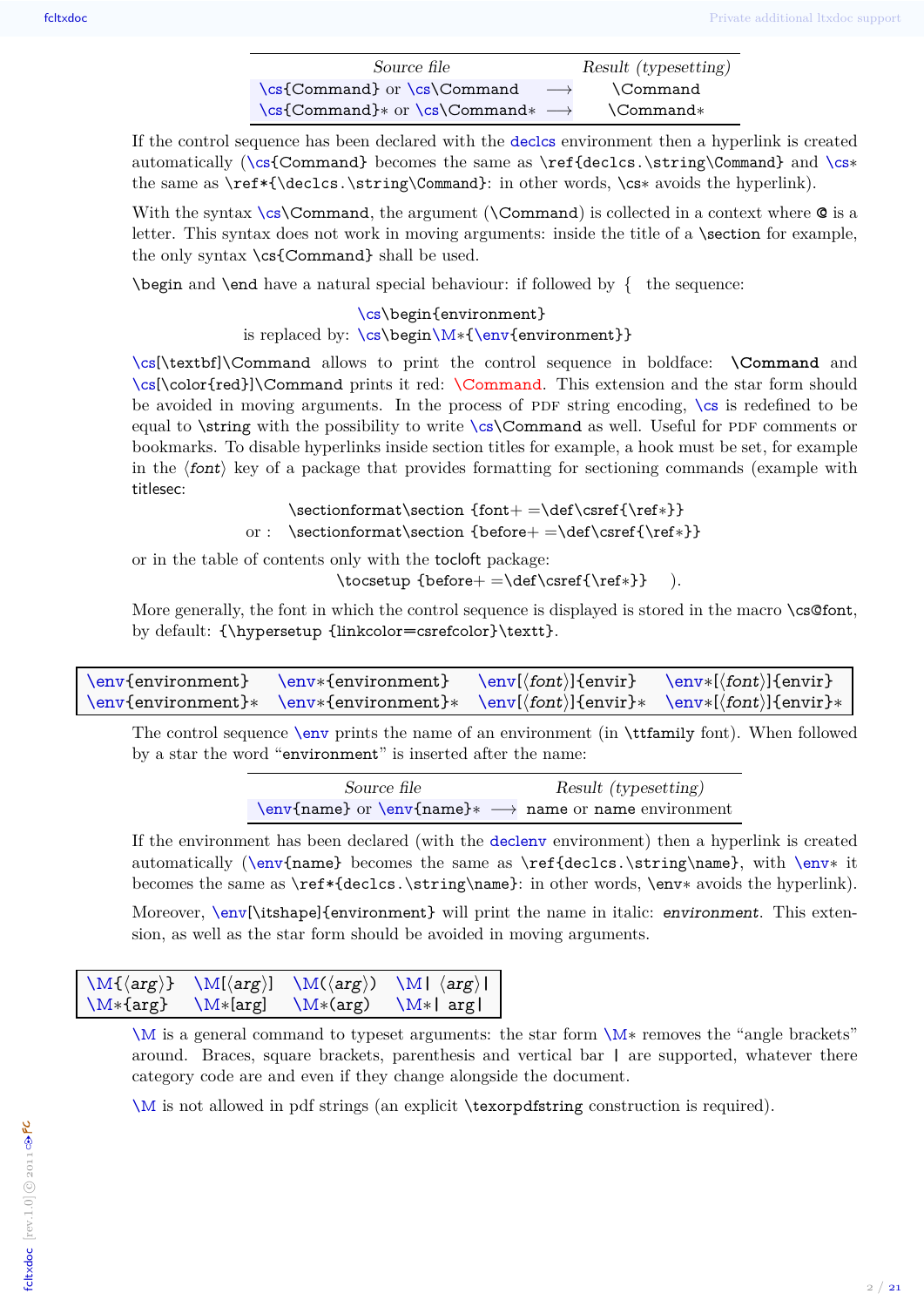<span id="page-2-0"></span>[\stform](#page-2-0)∗ [\stform](#page-2-0)**+** [\stform](#page-2-0)**–** [\stform](#page-2-0)**|** etc.

[\stform](#page-2-0) is named for "*starred form*". The star [\stform](#page-2-0)∗ is printed with \textasteriskcentered, and for the other symbols [\stform](#page-2-0) expands to \string. The font is \ttfamily\bfseries.

[\stform](#page-2-0) is robust (*ie.* can be used inside moving arguments) and can be used inside pdf strings: in this case it expands to \string.

<span id="page-2-3"></span><span id="page-2-1"></span>Example: a vertical bar **|** can be printed with [\stform](#page-2-0)**|**.

```
\begin{equation} \begin{bmatrix} \text{dec} \\ \text{preamble} \end{bmatrix} \end{equation}Other \cs{\text{ or } \cs{\text{.}}\dots\end{declcs}\declcsbookmark\Command
                                        or
\begin{equation*} \begin{array}{c} \texttt{declos}[preambel] (\text{font})] \text{Command} \end{array} \end{equation*}\end{declcs}
```
The [declcs](#page-2-1) environment (also defined in holtxdoc) presents a control sequence. Like for [\cs](#page-0-1), both syntaxes for the argument are allowed:

\begin{declcs}{Command} or \begin{declcs}\Command.

The environment is typeset inside a single-framed tabu with only one column whose preamble is { l }. It is possible to change the preamble, add columns *etc.* with the optional argument. The second optional argument allows to change the font of \Command. Finally if the first optional argument is empty, it defaults to [ l ] so that:

> \begin{declenv}[ ][\itshape]\Command is the same as: \begin{declenv}[ l ][\itshape]\Command

[\declcsbookmark](#page-2-3) can be used at the end of the [declcs](#page-2-1) environment to add a bookmark whose text is  $\mathrm{Command}$ , whose level is rellevel=1, keeplevel: see the [bookmark](http://www.ctan.org/tex-archive/help/Catalogue/entries/bookmark.html) package.

Further formatting of the tabu environment can be obtained easily with the [etoolbox](http://www.ctan.org/tex-archive/help/Catalogue/entries/etoolbox.html) hook:

\AtBeginEnvironment and \tabusetup∗

For example, in this very documentation the setting is:

\AtBeginEnvironment{declcs} { \changefont{size**+** =1*pt*} \tabusetup∗ {everyrow=\rowcolor{WhiteSmoke!60},rule width=\heavyrulewidth}

<span id="page-2-4"></span>An anchor and a label are set, for further references by the  $\csc$  $\csc$  command. The anchor is set by the command \csanchor, which share the same syntax as [\cs](#page-0-1) and can be used alone if required.

```
\begin{equation*} \begin{bmatrix} \text{decless*} [\text{preamble}](\text{font})] \end{bmatrix} \end{equation*}Other \csin or \csin chor...
\end{declcs*}
                                     or
{declcs*} \begin{array}{c} \text{breamble} \end{array} \end{cases}\end{declcs*}
```
[declcs\\*](#page-2-4) is a variant of [declcs](#page-2-1) which is based on longtabu instead of tabu.

<span id="page-2-2"></span>Used to present a command with a long list of keys for example, for page breaks are allowed.

### \begin[{declenv}](#page-2-2)[preamble]{name of the environment[}\M](#page-1-1)∗[options[\]\M](#page-1-1)∗{parameter} \\ content of the environment (optional) \end[{declenv}](#page-2-2)

The [declenv](#page-2-2) environment is designed to present an environment. Just like [declcs](#page-2-1) an anchor and a label are set, for references by the [\env](#page-1-0) command. The anchor is set by the \envanchor command which share the same syntax as  $\text{env}$  and can be used alone if required.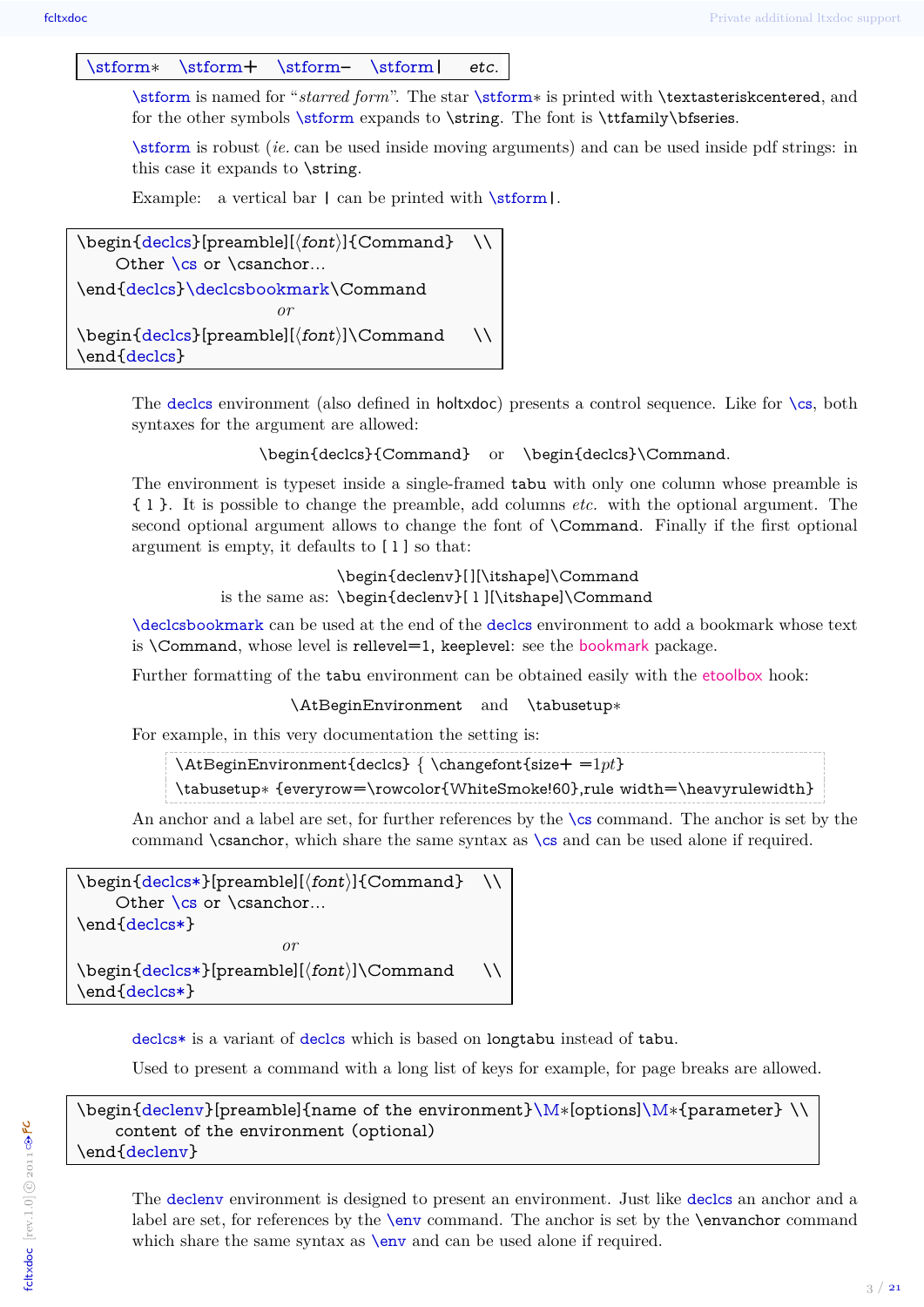## <span id="page-3-0"></span>**2 Some other macros and extensions**

<span id="page-3-6"></span><span id="page-3-5"></span><span id="page-3-4"></span><span id="page-3-3"></span>

| $\text{Text} {\langle} file \ extension {\rangle}$ | $\text{Text}(\text{file extension})$ * |
|----------------------------------------------------|----------------------------------------|
| \xpackage{package name}                            | \xpackage{package name}*               |
| \xclass{class name}                                | \xclass{class name}*                   |
| \xfile{file name}                                  | \xfile{file name}*                     |
| \xmodule{module name}                              | \xmodule{module name}*                 |

<span id="page-3-7"></span>[\xext](#page-3-3) is defined by holtxdocto print – in \ttfamily– a file extension preceded by a dot:

[\xext{](#page-3-3)aux} .aux

fcltxdoc redefines the command with the same ∗ extension the [\env](#page-1-0) command provides:

| Source file         |                   | Result (typesetting) |
|---------------------|-------------------|----------------------|
| \xext{aux}          |                   | .aux                 |
| $\xext{aux}$        |                   | .aux file            |
| \xpackage{package}* |                   | package package      |
| \xclass{class}*     | $\longrightarrow$ | class class          |
| \xfile{filename}*   |                   | filename file        |
| \xmodule{module}*   |                   | module module        |

## <span id="page-3-1"></span>**3 The package options**

## <span id="page-3-2"></span>**3.1 The [nopackages] option**

**moresize** v1.9 (more font sizes)

**manfnt** 0.2LaTeX2e manfnt package

**[official]eurosym** v1.1 European currency symbol "Euro"

**relsize** ver 3.1

Every command is defined with **\providecommand**, **\providerobustcmd** or **\provide** (from [ltxnew](http://www.ctan.org/tex-archive/help/Catalogue/entries/ltxnew.html)).

The package option [nopackages] avoids the loading of the packages. Nevertheless, the commands provided by fcltxdoc are provided and some of them will certainly lead to an undefined control sequence if a package is missing: this option is only usefull if one loads (some of) the required packages at a later or previous time, or if only a "chosen set" of the commands provided here are used.

| used           |                                       |                                                                   |  |  |
|----------------|---------------------------------------|-------------------------------------------------------------------|--|--|
|                |                                       | Packages loaded by foltxdoc with the [nopackages] option          |  |  |
| etex           |                                       | v2.0 eTeX basic definition package (PEB)                          |  |  |
| <b>Itxnew</b>  |                                       | v1.3 provides the new and renew prefixes for checking definitions |  |  |
|                |                                       | etexcmds $v1.5$ Prefix for e-TeX command names $(HO)$             |  |  |
|                |                                       | <b>Itxcmds</b> v1.20 LaTeX kernel commands for general use (HO)   |  |  |
|                | etoolbox $v2.1$ e-TeX tools for LaTeX |                                                                   |  |  |
|                |                                       | Packages loaded by foltxdoc without the [nopackages] option       |  |  |
| etex           |                                       | v2.0 eTeX basic definition package (PEB)                          |  |  |
| <b>Itxnew</b>  |                                       | v1.3 provides the new and renew prefixes for checking definitions |  |  |
| etexcmds       |                                       | $v1.5$ Prefix for e-TeX command names $(HO)$                      |  |  |
| <b>Itxcmds</b> |                                       | v1.20 LaTeX kernel commands for general use (HO)                  |  |  |
| etoolbox       |                                       | v2.1 e-TeX tools for LaTeX                                        |  |  |
| [T1] fontenc   |                                       |                                                                   |  |  |
| graphicx       |                                       | v1.0f Enhanced LaTeX Graphics (DPC,SPQR)                          |  |  |
| grffile        |                                       | v1.13 Extended file name support for graphics (HO)                |  |  |
|                | [svgnames,table]xcolor                | v2.11 LaTeX color extensions (UK)                                 |  |  |
| needspace      |                                       | v1.3c reserve vertical space                                      |  |  |
|                |                                       |                                                                   |  |  |

··············································································································································································································

··············································································································································································································

··············································································································································································································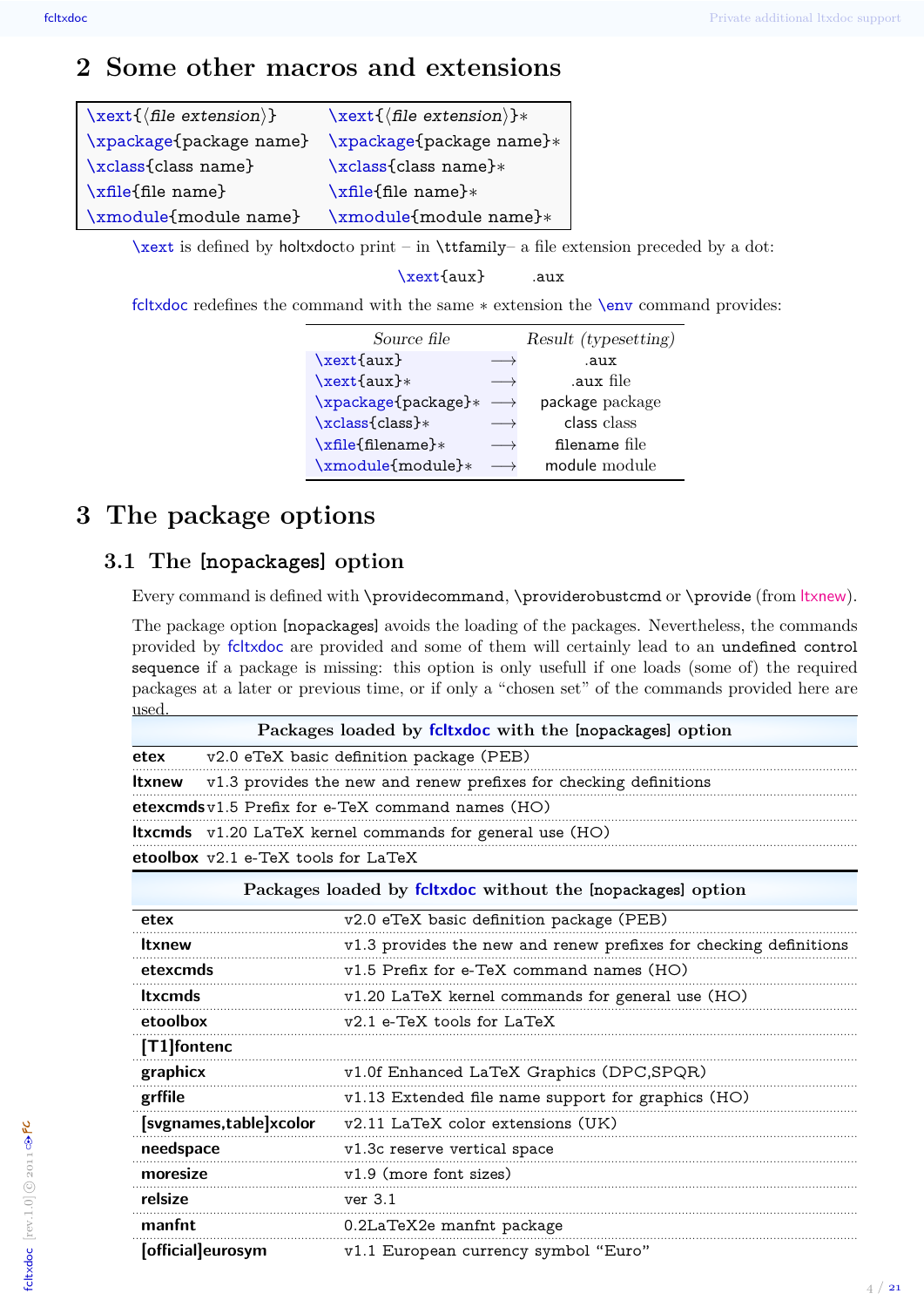| fancyhdr                |                                                          |
|-------------------------|----------------------------------------------------------|
| lastpage                | v0.1b LaTeX2e package for refs to last page number (JPG) |
| marginnote              | v1.1f non floating margin notes for LaTeX                |
| framed                  | v 0.95: framed or shaded text with page breaks           |
| newgeometry             |                                                          |
| [explicit]titlesec      | v2.9.1 Sectioning titles                                 |
| tocloft                 | v2.3e parameterised ToC, etc., typesetting               |
| [hyperfoonotes]hyperref | v6.82j Hypertext links for LaTeX                         |
| bookmark                | v1.21 PDF bookmarks (HO)                                 |
| hypbmsec                | v2.4 Bookmarks in sectioning commands (HO)               |
| enumitem-zref           |                                                          |
| fancyvrb                |                                                          |
| listings                | 1.4 (Carsten Heinz)                                      |
| nccfoots                | v1.2 NCC Footnotes Package (NCC)                         |
| nccstretch              | v1.0 Text Stretch Package (NCC)                          |
| linegoal                | v3.0 - Measuring the remaining width of the line (FC)    |
| delarray                | v1.01 array delimiter package (DPC)                      |
| multirow                |                                                          |
| makecell                | V0.1e Managing of Tab Column Heads and Cells             |
| booktabs                | v1.61803 publication quality tables                      |
| embedfile               | v2.6 embed files into PDF (HO)                           |
| interfaces              | $v3.2$ – pgfkeys interfaces for packages (FC)            |
| pgf                     | $v2.10$ (rcs-revision 1.12)                              |
| tikz                    | $v2.10$ (rcs-revision 1.76)                              |

## <span id="page-4-0"></span>3.2 The [§§] package option

The  $[\S\$  option makes  $\$ an active character whose meaning is **\par\nobreak**.

 $\S\S$  is defined as \par\nobreak\vskip -\parskip.

| pkgcolor   | color for the package name printed with \thispackage                         |  |  |  |
|------------|------------------------------------------------------------------------------|--|--|--|
| csrefcolor | color for the references to the commands defined by the package $(\csc)$     |  |  |  |
| macrocode  | color for the code in the <i>implementation</i> part.                        |  |  |  |
| linkcolor  | \hypersetup {linkcolor=linkcolor}: \colorlet{linkcolor}{green} has generally |  |  |  |
|            | the same effect as \hypersetup {linkcolor=green}                             |  |  |  |
| urlcolor   | <i>Idem</i> : \hypersetup {urlcolor=urlcolor}                                |  |  |  |
| filecolor  | $Idem: \hbox{\tt \hbox{hypersetup-filecolor=filecolor}}$                     |  |  |  |
| menucolor  | <i>Idem</i> : \hypersetup {menucolor=menucolor}                              |  |  |  |
| runcolor   | <i>Idem</i> : \hypersetup {runcolor=runcolor}                                |  |  |  |

Those colors shall be chosen after \begin{document}: \colorlet{pkgcolor}{blue} for example.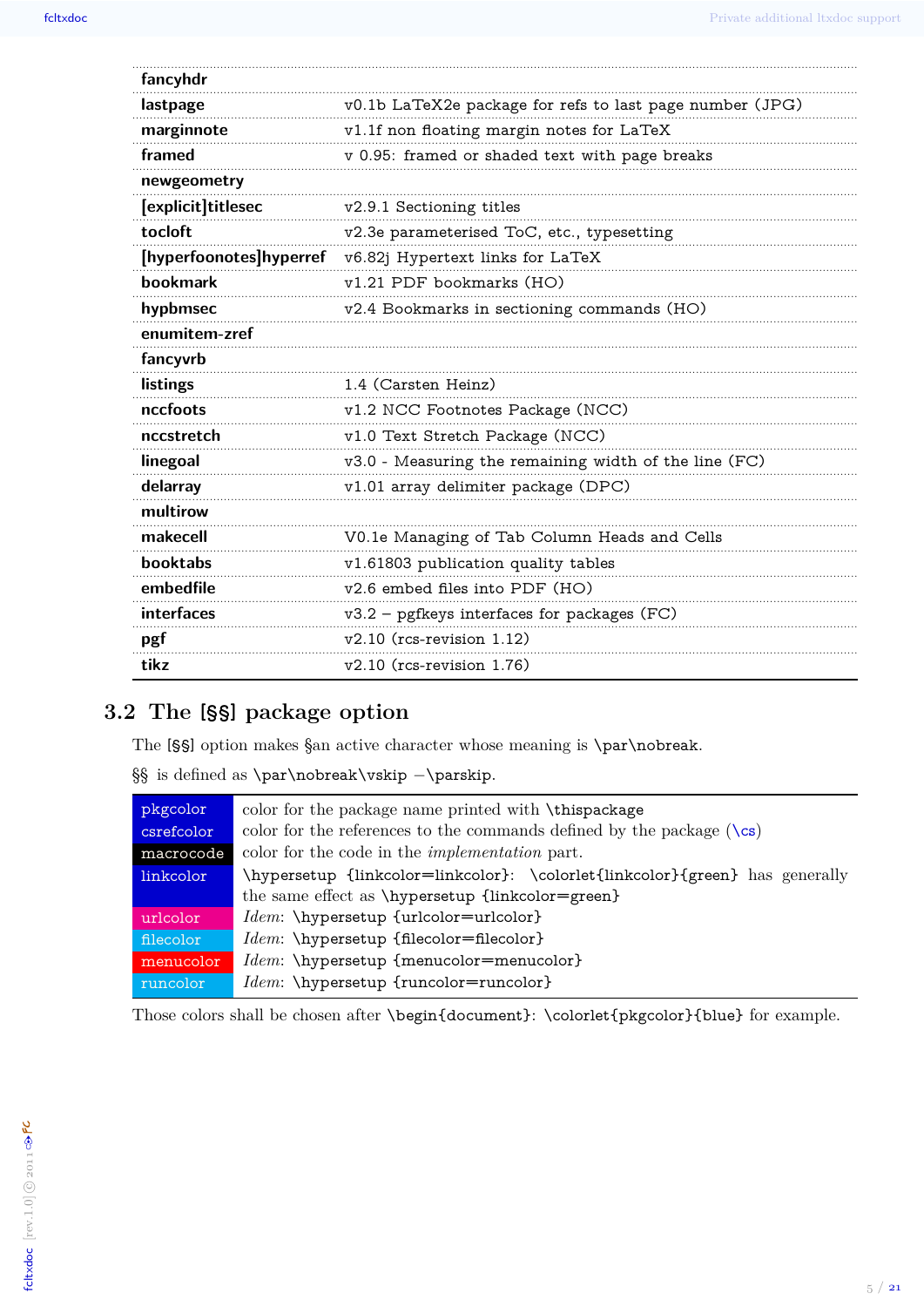# **Implementation**

## <span id="page-5-1"></span><span id="page-5-0"></span>**5.1 Identification, Options and Requirements**

```
1 \langle*package\rangle2 \NeedsTeXFormat{LaTeX2e}[2005/12/01]
3 \ProvidesPackage{fcltxdoc}
4 [2011/03/12 v1.0 - Private additional ltxdoc support (FC)]
5 \RequirePackage {etex}\def\etex@loggingall {\tracingall \tracingonline\z@ }
6 \reserveinserts 3
7 \RequirePackage {filehook}
8 \RequirePackage {ltxnew,etexcmds,ltxcmds,etoolbox} % general tools (commands)
```
#### Minimal catcode ascertaining for loading fcltxdoc in good conditions:

```
9 \AtEndOfPackage{\fcltx@AtEnd \let\fcltx@AtEnd \@undefined}
10 \def\fcltx@AtEnd {}
11 \def\TMP@EnsureCode#1={%
12 \edef\fcltx@AtEnd{\fcltx@AtEnd
13 \catcode#1 \the\catcode#1}%
14 \catcode#1=%
15 }% \TMP@EnsureCode
16 \setminus \text{TMP@EnsureCode } 33 = 12 % !17 \TMP@EnsureCode 58 = 12 % :
18 \text{ MP}@EnsureCode124 = 12 % | = text bar
19 \TMP@EnsureCode 36 = 3 % $ = math shift
20 \text{ }\PsiEnsureCode 38 = 4 % & = tab alignmment character
21 \timesPMP@EnsureCode 32 = 10 % space
22 \timesTMP@EnsureCode 94 = 7 % ^
23 \text{MP@EnsureCode } 95 = 8 %
```
### **Options**

```
24 \DeclareOption {amsmath}{\AtEndOfPackage{%
25 \RequirePackage{amsmath,amsfonts,amsopn,amssymb}
26 \newrobustcmd*\dpartial [2]{\displaystyle\genfrac{}{}{}{}
27 {\partial\mho.2\thinmuskip#1}28 {\partial\mkern.2\thinmuskip#2}}
29 \newrobustcmd*\dtotal [2]{\displaystyle\genfrac{}{}{}{}
30 {\text d\mkern.2\thinmuskip#1}
31 {\text d\mkern.2\thinmuskip#2}}}
32 }% amsmath (package option)
33 \def\fcltx@articleclass {article}
34 \DeclareOption {scrartcl}{\def\fcltx@articleclass{scrartcl}\let\loadclass \LoadClass
35 \def\LoadClass #1{\let\tablename \relax \let\c@table \relax \let\fnum@table \relax
36 \let\abovecaptionskip \relax \let\belowcaptionskip \relax \let\@makecaption \relax
37 \loadclass[abstracton]{scrartcl}\let\scrmaketitle =\maketitle
38 \AtEndOfClass{\let\maketitle =\scrmaketitle}}}
39 \DeclareOption {nopackages}{%
40 \let\fcltx@nopackages \relax}
41 \DeclareOption {activepar}{\AtBeginDocument{\fcltx@activepar}}
42 \DeclareOption {\detokenize{
43
44 }}{\ExecuteOptions{activepar}}
45 {\catcode'\
46 = \text{active}47 \gdef\fcltx@activepar{\catcode'\
48 = \text{active}49 \def
50 {\@ifnextchar
```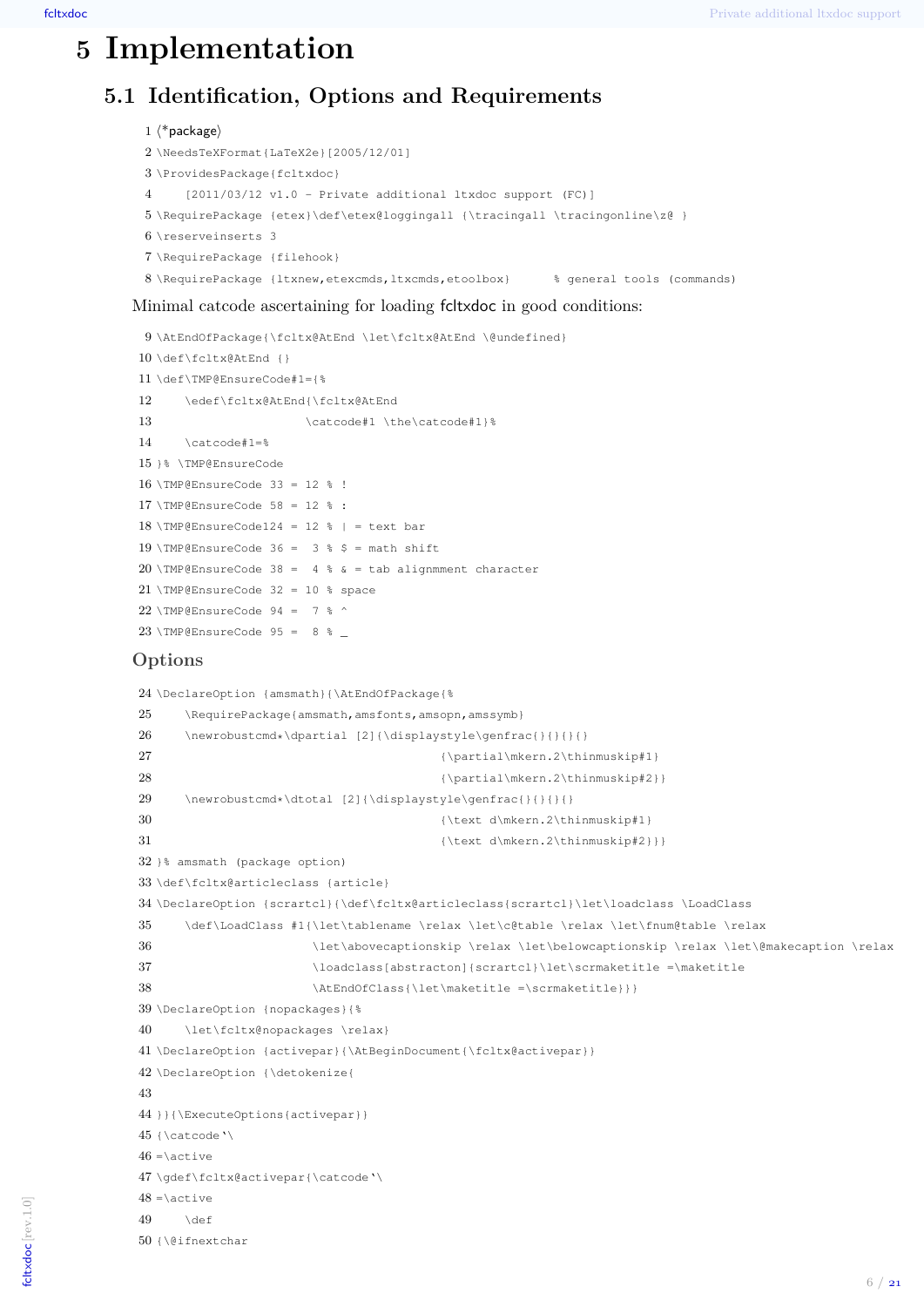```
51 {\par\nobreak \vskip-\parskip \ignorespaces }
52 {\par\nobreak \ignorespaces }}
53 }% \fcltx@activepar
54 }% \catcode
55 \DeclareOption {hyperlistings}{%
56 \AtBeginEnvironment {lstlisting}{\let\lsthk@OutputBox \lsthk@OutputBox@fcltxH@@k }%
57 \AtEndOfPackageFile*{listings}{\preto\lst@InitFinalize {\let\lsthk@OutputBox \lsthk@OutputBox@fcltxH@@k }}%
58 }% hyperlistings
59 \ProcessOptions*
Packages loading
60 \PassOptionsToPackage {svgnames}{xcolor}
61 \RequirePackage {xspace}
62 %% Opacity problem with current pgf version...
63 \ifdefined\pdfpageattr \pdfpageattr{/Group <</S /Transparency /I true /CS /DeviceRGB>>}\fi
64 \csname \ifdefined\fcltx@nopackages iffalse\else
65 iftrue\fi \endcsname
66 \PassOptionsToPackage {T1}{fontenc}
67 \PassOptionsToPackage {normalem}{ulem}
68 \PassOptionsToPackage {pdfencoding=auto,hyperfootnotes}{hyperref}
69 \PassOptionsToPackage {official}{eurosym}
70 \PassOptionsToPackage {explicit}{titlesec}
71 \RequirePackage {fontenc}
72 \RequirePackage {hologo} % before graphicx (bug)
73 \RequirePackage {graphicx,grffile,needspace} % general tools
74 \RequirePackage {Escan}
75 \RequirePackage {moresize,manfnt,bbding,eurosym} % fonts
76 \RequirePackage {fancyhdr,lastpage,marginnote,framed} % empagement
77 \RequirePackage {ulem}
78 \RequirePackage {nccfoots,nccstretch} % \Footnote / \stretchwith
79 \RequirePackage {linegoal} % \linegoal
80 \RequirePackage {array,delarray,makecell,booktabs} % tabulars
81 \RequirePackage {embedfile} % .dtx enclosed in .pdf
82 \RequirePackage {interfaces} % interfaces
83 \usetikz {basic, chains, positioning, patterns, fadings} % TikZ
84 \AtEndOfClassFile* \fcltx@articleclass{%
85 \RequirePackage {relsize,titlesec,tocloft} % other general tools
86 \RequirePackage [numbered]{hypdoc}[2010/03/26]
87 \RequirePackage {hyperref}[2010/03/30]
88 \RequirePackage {pdftexcmds}[2010/04/01]
89 \RequirePackage {enumitem}
90 \setitemize{parsep=\parskip,topsep=0pt,partopsep=0pt,itemsep=0pt}
91 \RequirePackage {bookmark,hypbmsec} % bookmarks and hyper-links
92 %% \RequirePackage {enumitem-zref}
93 \RequirePackage {fancyvrb} \RequirePackage {fancyvrb} \RequirePackage {fancyvrb}
94 \cdot \cdot \cdot \cdot \cdot \catcode \cdot \cdot \cdot =7
95 \RequirePackage {listings}
96 \catcode \&=497 \AtBeginDocument{%
98 %% \let\c@lstlisting \relax
99 %% \newlistof {lstlisting}{lol}{List of listings}
100 \listofsetup {lol}{before=\def\csref {\ref*}}}%
101 }% \AfterClass
102 \lastlinefit100\widowpenalty=5000\clubpenalty=8000
103 \else % <[nopackages] option>
104 \RequirePackage {xcolor}
105 \fi % <[nopackages] option>
```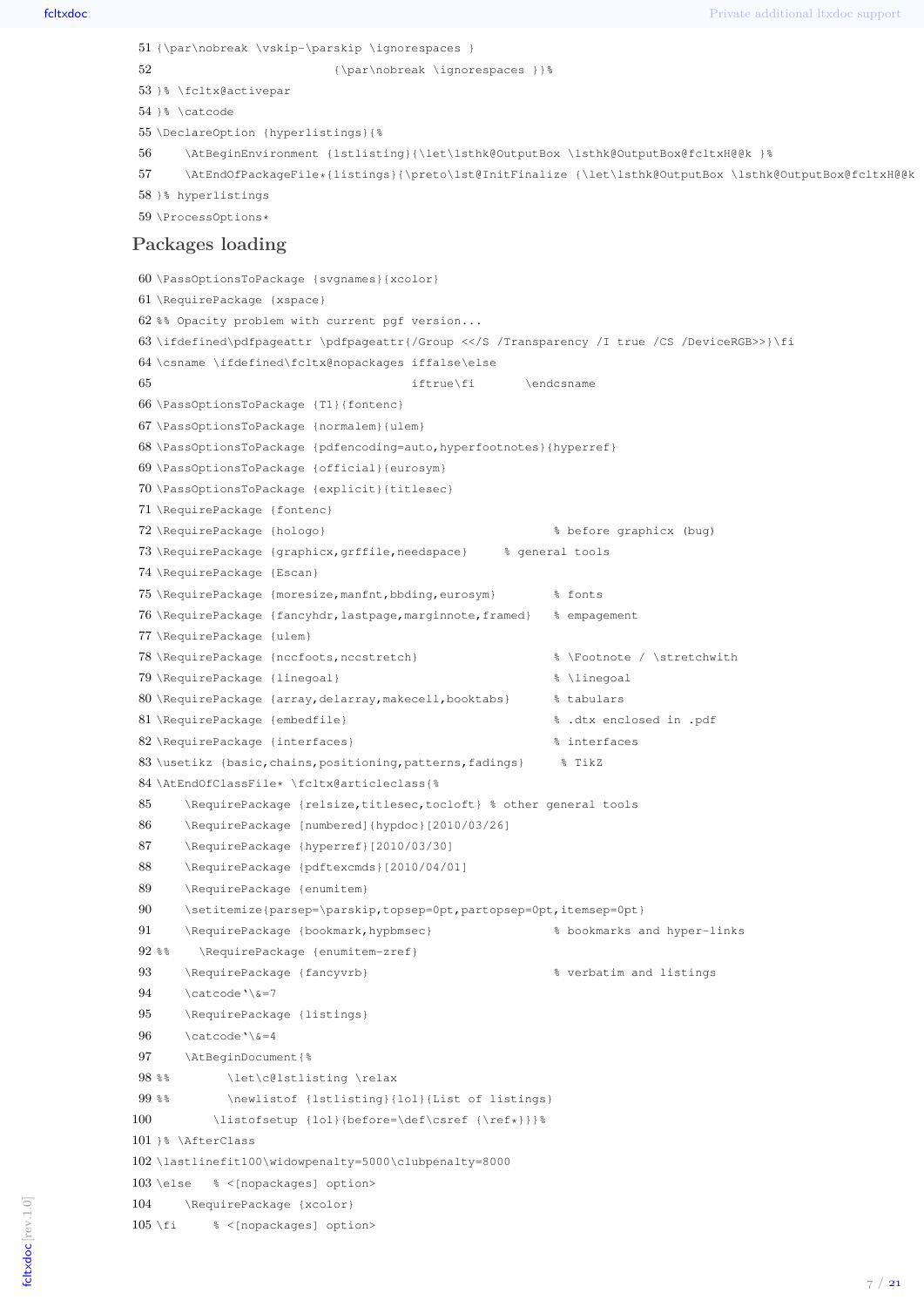```
106 \AtEndOfPackageFile* {interfaces-tocloft}{
107 \tocsetup {before+=\def\csref {\ref*}}%
108 }% \AfterPackage interfaces-tocloft
109 \AtEndOfPackageFile* {hyperref}{\pdfstringdefDisableCommands{%
110 \def\\{\textCR\ignorespaces}% <for pdfcomment to insert ..
111 \def\par{\textCR\ignorespaces}}% .. a line break inside a comment>
112 }% \AfterPackage
113 \AtEndOfPackageFile*{fancyvrb}{%
114 \fvset {gobble=1,framesep=6pt,fontfamily=cmtt,listparameters={\topsep=0pt}}% verbatim basic settings
115 }
116 \AtEndOfPackageFile*{listings}{%
117 \lstset{gobble=1, % listings basic settings
118 language=[LaTeX]TeX,
119 basicstyle=\usefont{T1}{cmtt}mn\footnotesize,
120 breaklines=true,
121 alsoletter={*},
122 commentstyle=\ttfamily\color{violet},
123 moretexcs=[1]{tikz},
124 keywordstyle=[2]{\color{ForestGreen}\slshape},
125 keywords=[2]{tabular,caption,tabu*,shorttabu*,shorttabu,table,tabu,tabularx,longtable,%
126 Verbatim, lstlisting, Escan-left, Escan-right, Escan-bottom, Escan-top, &
127 align*,align,equation*,equation,split,multline*,multline},
128 %% texcsstyle=[3]{\color{ForestGreen}\slshape},
129 %% moretexcs=[3]{tabubox*,tabubox,shorttabubox*,shorttabubox},
130 texcsstyle=[55]{\color{DarkBlue}},
131 texcs=[55]{hline,hhline,firsthline,lasthline,arrayrulewidth,arrayrulecolor},
132 texcsstyle=[90]\color{Fuchsia},
133 moretexcs=[90]{section*, section, subsection*,
134 subsection, subsubsection*,
135 subsubsection, paragraph *, paragraph,
136 subparagraph*, subparagraph},
137 deletetexcs=[1]{section,subsection,subsubsection,paragraph,subparagraph},
138 keywordstyle=[100]\color{red},
139 texcsstyle=[100]\color{red},
140 texcsstyle=[77]{\color{pkgcolor}},
141 texcs=[77]{},
142 }
143 \define@key{lst}{red}[]{\kvsetkeys{lst}{morekeywords={[100]{#1}}}}
144 \define@key{lst}{csred}[]{\kvsetkeys{lst}{moretexcs={[100]{#1}}}}
145 \define@key{lst}{font}[]{\kvsetkeys{lst}{basicstyle={#1}}}
146 \define@key{lst}{font+}[]{\appto\lst@basicstyle{#1}}
147 \define@key{lst}{color}[]{\@expandtwoargs\kvsetkeys {lst}%
148 {backgroundcolor=\ifcat$\detokenize{#1}$\else\noexpand\color{#1}\fi}}
149 \gdef\lst@DefineKeywords#1#2#3{% overwrites to the last definition
150 \lst@ifsensitive
151 \def\lst@next{\lst@for#2}%
152 \rightarrow \text{keles}153 \def\lst@next{\uppercase\expandafter{\expandafter\lst@for#2}}%
154 \fi
155 \fcltx@iflstclass {#2}>{90}
156 {\lst@next\do {\global\expandafter\let\csname\@lst#1@##1\endcsname#3}}% <no test>
157 {\lst@next\do {\expandafter \ifx \csname \@lst #1@##1\endcsname\relax \global\expandafter\let\csname
158 }% After package listings
159 \def\fcltx@iflstclass #1\@nil {\def\fcltx@iflstclass ##1##2##3{%
160 \expandafter\fcltx@ifclass@filter \string##1\@nil
161 \ifnum \@tempcnta ##2##3 \expandafter\@firstoftwo \else \expandafter\@secondoftwo \fi }%
162 }\expandafter\fcltx@iflstclass \string\lst@keywords \@nil
163 \def\fcltx@ifclass@filter #1#2{\def\fcltx@ifclass@filter ##1\@nil
```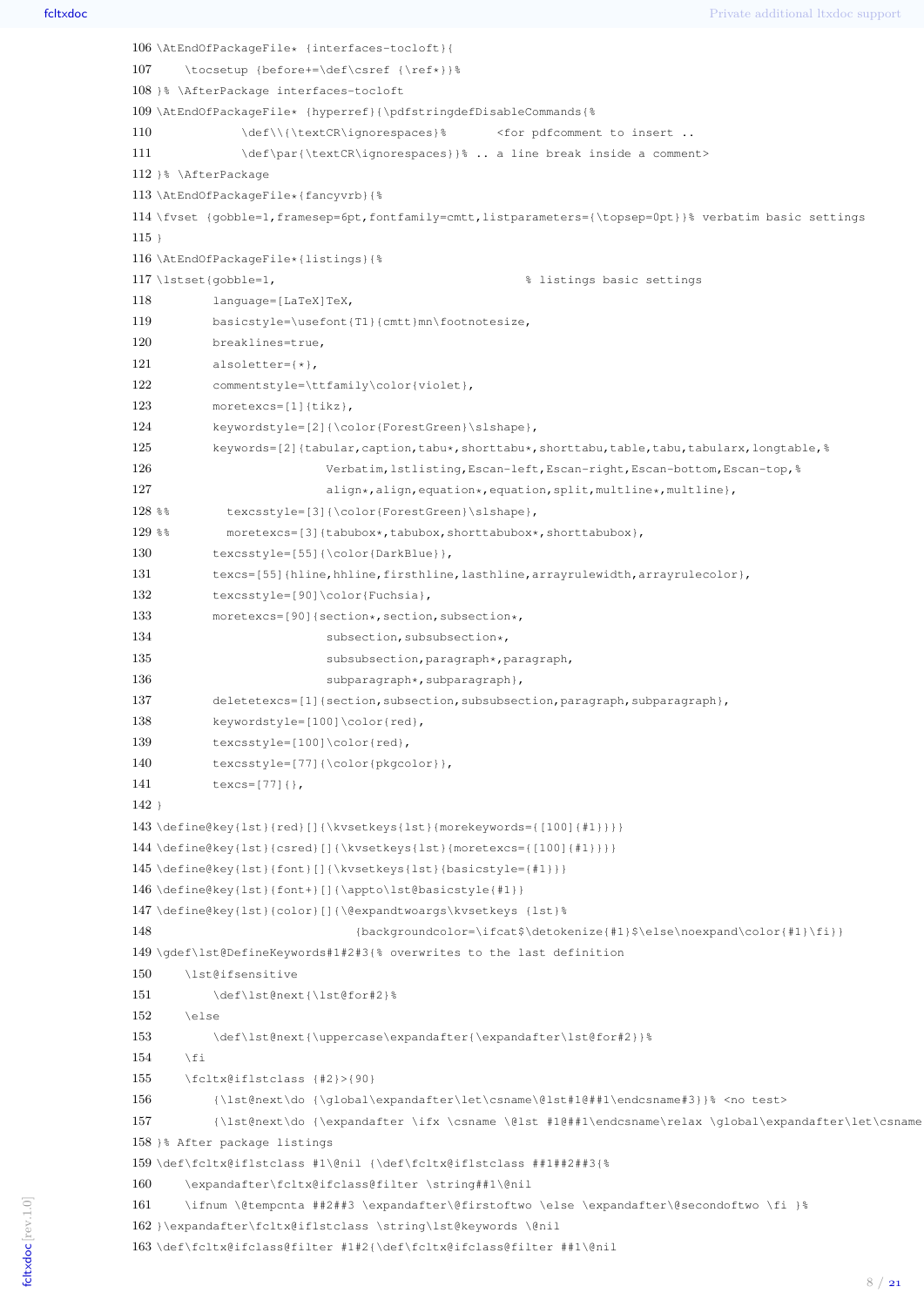```
164 {\fcltx@ifcl@ss@filter ##1#1{}##1#2\@nil }%
165 }\@expandtwoargs \fcltx@ifclass@filter {\string\lst@keywords }{\string\lst@texcs }
166 \def\fcltx@ifcl@ss@filter #1#2{\def\fcltx@ifcl@ss@filter ##1#1##2#2##3\@nil
167 {\@defaultunits \@tempcnta \number0##2==\@nnil
168 \ifnum \@tempcnta =\z@ \@defaultunits \@tempcnta \number 0##3==\@nnil \fi }%
169 }\@expandtwoargs \fcltx@ifcl@ss@filter {\string\lst@keywords }{\string\lst@texcs }
170 \def\lstset {\begingroup \lst@setcatcodes \expandafter\endgroup \lstset@ }
171 \def\lstset@ #1{\kvsetkeys {lst}{#1}}
172 }% \AfterPackage listings
```
### <span id="page-8-0"></span>**5.2 Generic macros**

#### **\pdfstringDisableCommands** Does it At BeginDocument !

\providecommand\pdfstringDisableCommands [1]{\AtBeginDocument{%

- \ifdefined \pdfstringdefDisableCommands
- \let\pdfstringDisableCommands =\pdfstringdefDisableCommands
- \pdfstringdefDisableCommands{#1}\fi}}

## **The**  $\tau_k$ *b*⊂ logo

#### **\TabU**

 \providerobustcmd\*\TabU [1][\TabUcolor]{\leavevmode {#1{{\fontsize{1.618\dimexpr\f@size\p@}{1.618\dimexpr\f@size\p@}\usefont U{eur}mn\char"1C}% 179 \$\_\aleph \mkern.1666mu b\mskip3mu\mathsurround\z@\$\lower.261ex\hbox{\rotatebox[origin=c]{-90}{\usefo 180 \ifmmode\else\ifhmode \spacefactor3000 \xspaceverb \fi\fi } \def\TabUcolor {\color{copper}} \pdfstringDisableCommands{\def\TabU {TabU }}

#### **Control**

#### **\CheckDates** \CheckDates{package=date, package=date,...}

|               | 183 {\endlinechar'\^^J\obeyspaces%                                                                              |
|---------------|-----------------------------------------------------------------------------------------------------------------|
|               | 184 \qdef\ErrorUpdate#1=#2,{\@ifpackaqelater{#1}{#2}\relax%                                                     |
| 185           | {\let\CheckDates=\errmessage%                                                                                   |
| 186           | \toks@=\expandafter{\the\toks@                                                                                  |
| 187           | \thisfile-documentation: updates required !                                                                     |
| 188           | package #1 must be later than #2                                                                                |
| 189           | to compile this documentation. } } &                                                                            |
|               | 190 }% \ErrorUpdate                                                                                             |
|               | 191 \qdef\CheckDates#1{\AtBeqinDocument{{%                                                                      |
| $\sim$ $\sim$ | the contract of the contract of the contract of the contract of the contract of the contract of the contract of |

192 \toks@{}\let\CheckDates=\relax%

- 193 \@for\x:=\thisfile=\thisdate,#1\do{\expandafter\ErrorUpdate\x,}%
- \CheckDates\expandafter{\the\toks@}}}%
- }% \CheckDates
- }% \catcode

#### **\showfile**

\providerobustcmd\*\showfile{\makeatletter \show\@currname }%

#### **\currentenvir**

```
\ifcurrenvir 198 \providecommand*\currentenvir {\@currenvir}
             199 \providecommand*\ifcurrenvir [1]{\expandafter
             200 \ifx \csname #1\expandafter\endcsname \csname \@currenvir\endcsname
             201 \expandafter\@firstoftwo
             202 \else \expandafter\@secondoftwo
             203 \setminus fi
             204 }% \ifcurrenvir
```
#### **\ifrefundefined** \ifincsname (pdfT<sub>EX</sub>) is buggy: inside \ifcsname... \endcsname\ifincsname evaluates to false !

\providerobustcmd\*\ifrefundefined [1]{\begingroup \csname @safe@activestrue \endcsname %<babel>

\expandafter\endgroup \csname @\ifcsname r@#1\endcsname second\else

- first\fi oftwo\endcsname
- }% \ifrefundefined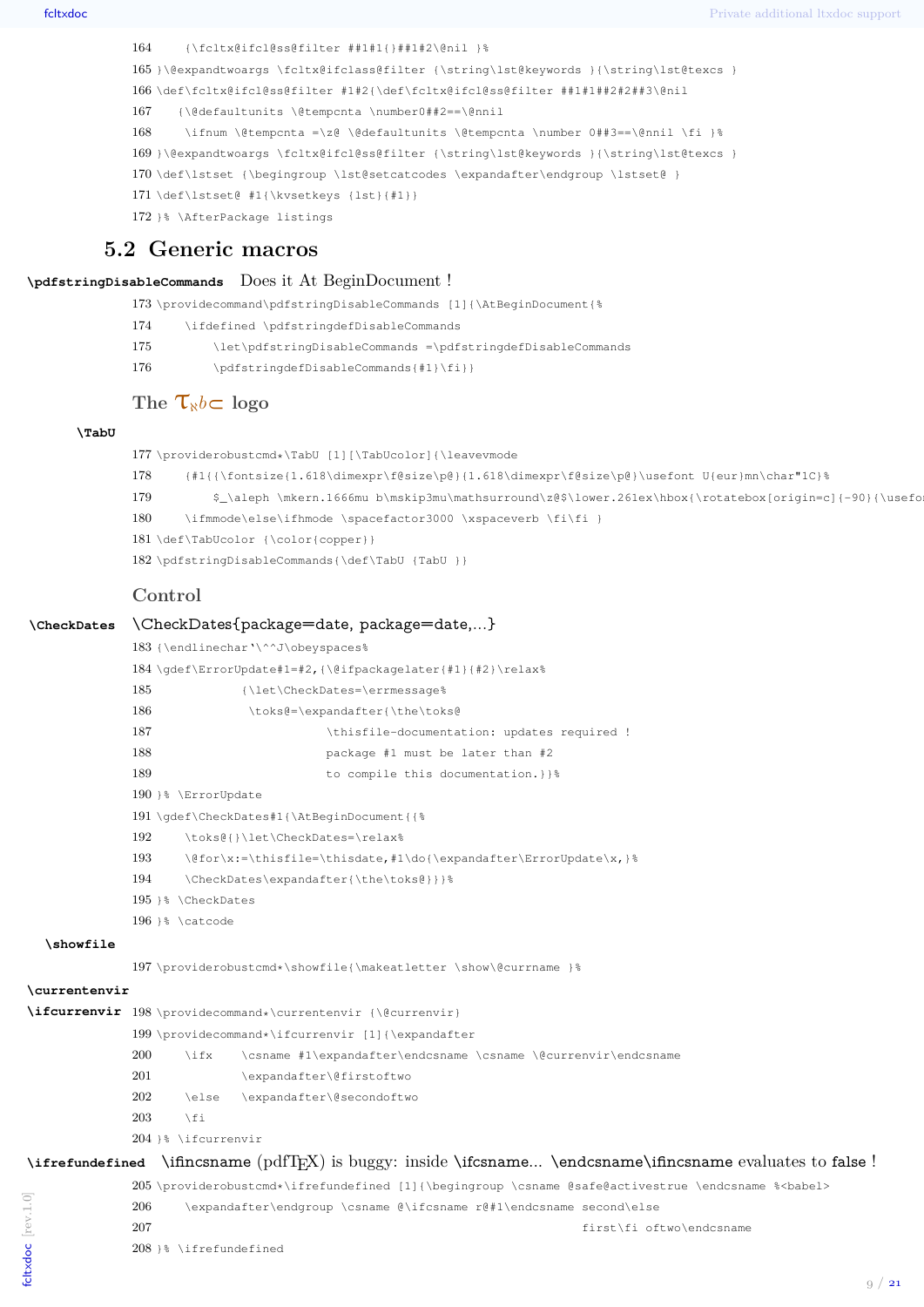```
Fonts and spacing
   \texorpdf \texorpdf\textt{some text} \leftrightarrow \texorpdfstring{\textt{some text}}{some text}
\xspaceverb Disable \xspace inside Verbatim environment.
               209 \providecommand\texorpdf[2] {\texorpdfstring{{#1{#2}}}{#2}}
               210 \providerobustcmd*\xspaceverb {\ifnum \catcode 32=\active \else \expandafter\xspace \fi}
               211 \provide\let\fcltx@NormalSharpChar \#
               212 \renewrobustcmd \#{%
               213 \ifnum \catcode 32=\active \expandafter\fcltx@NormalSharpChar
               214 \else \expandafter\fcltx@SharpChar \fi
               215 }% \#
               216 \provide\def\fcltx@SharpChar #1{{\usefont{T1}{pcr}{bx}{n}\char'\##1}}
               217 \providecommand\textt {\texttt}
               218 \providecommand\textsfbf [1]{\textsf{\textbf{#1}}} \provide\let\textbfsf =\textsfbf
               219 \providecommand\textttbf [1]{\texttt{\textbf{#1}}} \provide\let\textbftt =\textttbf
               220 \provide\let\texttbf =\textttbf
               221 \providecommand\textitbf [1]{\textit{\textbf{#1}}} \provide\let\textbfit =\textitbf
               222 \providecommand\textslbf [1]{\textsl{\textbf{#1}}} \provide\let\textbfsl =\textslbf
               223 \providecommand\textscbf [1]{\textsc{\textbf{#1}}} \provide\let\textbfsc =\textscbf
               224 \providecommand\textscit [1]{\textsc{\textit{#1}}} \provide\let\textitsc =\textscit
               225 \providecommand\textscsl [1]{\textsc{\textsl{#1}}} \provide\let\textslsc =\textscsl
               226 \providerobustcmd*\abs[1]{\left\lvert#1\right\rvert}
               227 \provide\protected\def\Underbrace #1_#2{$\underbrace{\vtop to2ex{}\hbox{#1}}_{\footnotesize\hbox{#2}}$}
               228 \provide\let\cellstrut=\bottopstrut
               229 \AtBeginDocument {%
               230 \providerobustcmd*\ie {\ifmmode \mbox{\emph{ie.}}\else \emph{ie.}\spacefactor\@cclv \xspaceverb \fi}
               231 \text{ to be a } \ifmmode{\kappa\epsilon\;p\bar{k},\kappa\;p\bar{k},\kappa\;p\bar{k},\kappa\;p\bar{k},\kappa\;p\bar{k},\kappa\;p\bar{k},\kappa\;p\bar{k},\kappa\;p\bar{k},\kappa\;p\bar{k},\kappa\;p\bar{k},\kappa\;p\bar{k},\kappa\;p\bar{k},\kappa\;p\bar{k},\kappa\;p\bar{k},\kappa\;p\bar{k},\kappa\;p\bar{k},\kappa\;p\bar{k},\kappa\;p\bar{k},\kappa\;p\bar{k},\kappa\;p\bar{k},\kappa\232 \providerobustcmd*\etc {\ifmmode \mbox{\emph{etc.}}\else
               233 \ifhmode \ifdim\lastskip>\z@ \unskip\spacefactor\@cclv\space \fi\fi
               234 \emph{etc.}\fi \@ifnextchar .{\expandafter\xspaceverb\@gobble}\xspaceverb
               235 }% \etc
               236 }% \AtBeginDocument
               237 \pdfstringDisableCommands {\let\textt \@empty
               238 \let\textbftt \@firstofone \let\textttbf \@firstofone \let\texttbf \@firstofone
               239 \let\textsfbf \@firstofone \let\textbfsf \@firstofone \let\textitbf \@firstofone
               240 \let\textbfit \@firstofone \let\textslbf \@firstofone \let\textbfsl \@firstofone
               241 \let\textscbf \@firstofone \let\textbfsc \@firstofone \let\textscit \@firstofone
               242 \let\textitsc \@firstofone \let\textscsl \@firstofone \let\textslsc \@firstofone
               243 \def\ie {ie.}\def\etc {etc.}\let\textcolor \@secondoftwo
               244 }
\MathVersion A version of LATEX \mathversion that also works in mathematical mode !
               245 \providerobustcmd*\MathVersion [1]{\ifcsundef{mv@#1}
               246 {\@latex@error{Math version '#1' is not defined}\@eha}
               247 {\edef\math@version{#1}\gdef\glb@currsize{}\aftergroup\glb@settings
               248 \ifmmode \check@mathfonts \fi}%
               249 }% \MathVersion
\xspaceverb When used inside a Verbatim environment with special command chars (typically ( and ) used as group
               delimiters) \xspace breaks because of \scantokens.
               \xspaceverb checks whether the catcode of the space is active, and does nothing in this case.
               \, is allowed inside pdf strings.
               250 %%\provide\mathchardef\extra@sf =2999 % "extra" spacefactor
               251 %%\providecommand*\extrasf{\ifmmode\else\ifhmode \unskip \spacefactor\extra@sf \space \fi\fi }
               252 \providecommand*\xspaceverb {\ifnum\catcode'\ =\active\else \expandafter\xspace \fi}
               253 %%\providerobustcmd*\xspaceextra {%
               254 %% \ifhmode\ifmmode\else \ifdim \fontdimen4\font>\z@ \spacefactor\extra@sf \fi \xspaceverb \fi\fi }
               255 \xspacesetup {exceptions+=\xspaceverb}
               256 \providerobustcmd*\ensurespaceextra {%
fcltxdoc [rev.1.0]
```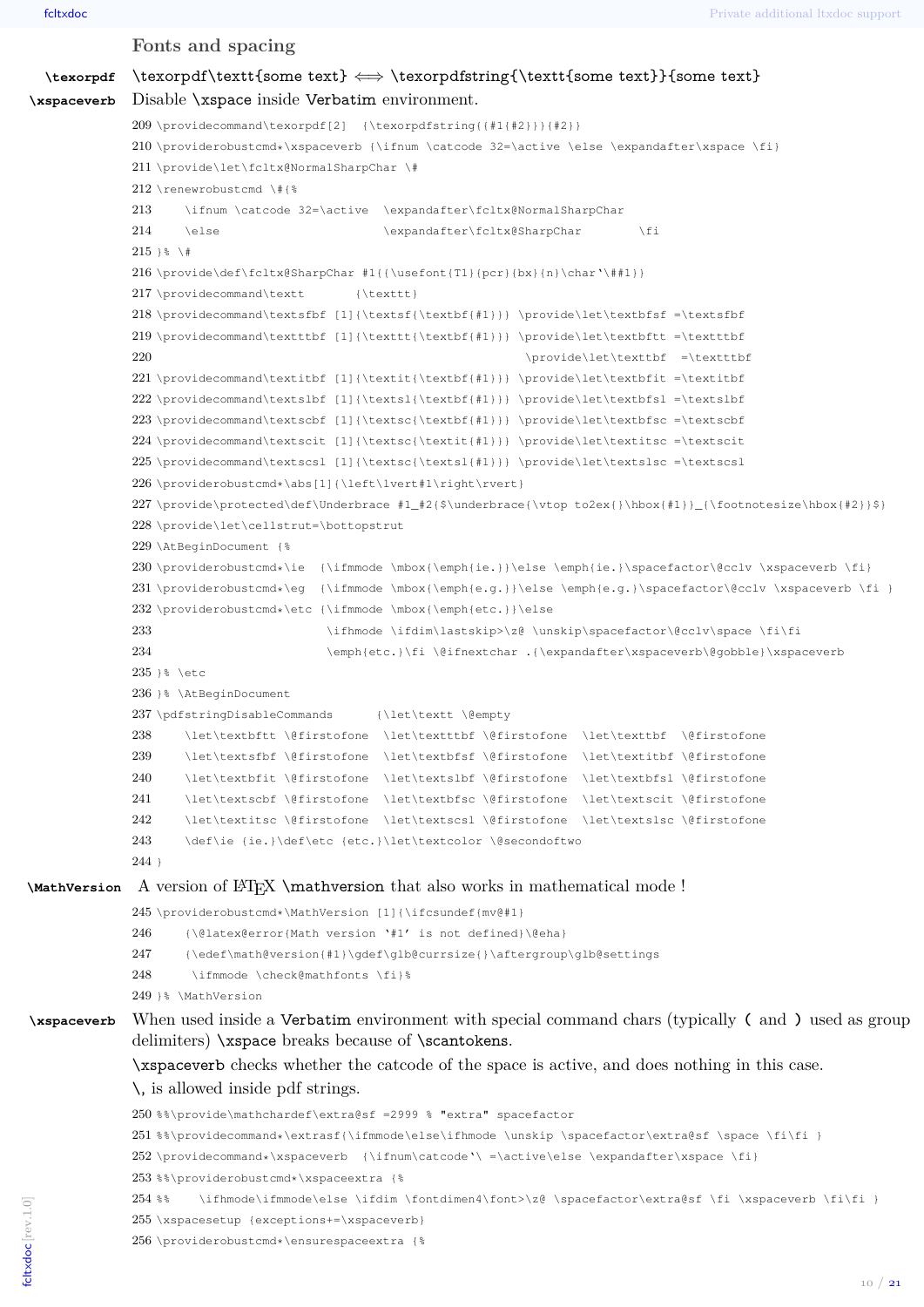**\cs**

```
257 \ifhmode\ifmmode\else \ifdim\fontdimen4\font>\z@
258 \ifdim \lastskip>100sp \ifdim \lastskip>\fontdimen4\font \else % \ifnum \spacefactor<\extra@sf
259 \unskip
260 \hskip \glueexpr \fontdimen4\font+.1666em\relax
261 \fi\fi\fi\fi\fi\fi
262 \pdfstringDisableCommands{\let\, \@empty}
```
## <span id="page-10-0"></span>**5.3 [\cs](#page-0-1), hyper links and key=value**

#### **[\cs](#page-0-1), \csanchor and [\env](#page-1-0)**

[\cs](#page-0-1) prints a control sequence: both syntaxes: [\M](#page-1-1)∗name and \name are allowed.

**\csanchor** \csanchor puts an anchor (generally made inside the [declcs](#page-2-1) environment) and a label.

> If the label exists, then  $\csin$  $\csin$  puts a hyperlink to this label: in this case,  $\csin$  is just  $\ref{deccs.name}.$ Spacing around the control sequences are adjusted by  $\simeq$  2999 (for a fixed width font, the space is not stretchable:  $\simeq$  1999 will double the space, and this is too much).

```
263 \AtBeginDocument{%
264 \ifdefined\cs \expandafter\renewrobustcmd
265 \else \expandafter\providerobustcmd \fi
266 *\cs {\ensurespaceextra \leavevmode \begin@grabcs \cs@ }
267 \xspacesetup {exceptions+=\cs}
268 \pdfstringDisableCommands {\let\cs \cs@pdf }
269 \providerobustcmd\meta [1]{\ensuremath\langle \hbox{#1}\/\ensuremath\rangle }
270 }% \AtBeginDocument
271 \providerobustcmd*\csbf {\cs [\textbf ]}
272 \providerobustcmd\cs@ [2][]{\cs@getrefname {#2}\@tempa
273 \edef\@tempc {\detokenize \expandafter{\@tempa }}%
274 \edef\@tempb {\string\begin}\ifx \@tempc\@tempb \aftergroup\@ne \else
275 \edef\@tempb {\string\end}\ifx \@tempc\@tempb \aftergroup\@ne \else
276 \{\text{argroup}\zeta\ \{f\}\277 \def\x ##1\@nnil {\cs@hyper {##1} {\cs@font {#1{\string ##1}}}
278 {\cscofont {#1}{\cscof,\string #1}}\}279 }\expandafter \x \@tempa \@nnil \egroup
280 }% \cs@
281 \def\cs@string {\string\\\string }% for \env => \cs@string becomes only \string (no addition of \ )
282 \providerobustcmd*\csref {\ref}
283 \long\def\cs@getrefname #1#2{\begingroup \escapechar\m@ne \csname @safe@activestrue\endcsname
284 \let\stform \string
285 \let\lst@UM \string
286 \let\meta \@firstofone
287 \protected@edef #2{\endgroup \def\noexpand #2{\cs@string #1}}#2%
288 }% \cs@getrefname
289 \def\begin@grabcs #1{\hbox\bgroup\bgroup \aftergroup\cs@next
290 \makeatletter \@ifstar {\def\csref {\ref*}#1}{#1}}
291 \provide\def\cs@next #1{\egroup \ifnum #1=\z@ \expandafter\cs@nextnormal \else \expandafter\cs@nextbeginen
292 \provide\def\cs@nextnormal {\@ifstar {\stform*\xspaceverb}\xspaceverb }
293 \provide\def\cs@nextbeginend{\@ifnextchar\bgroup \cs@nextenv \xspaceverb }
294 \provide\def\cs@nextenv #1{\M*{\env{#1}}}
295 \provide\def\cs@font {\ifdefined\hypersetup \hypersetup {linkcolor=csrefcolor}\fi\textt }
296 \providerobustcmd*\cs@hyper [1]{\ifrefundefined {declcs.#1}}
297 \providerobustcmd*\csanchor [2][]{\begingroup \def\cs@next {\egroup \endgroup \bgroup \cs@next}%
298 \let\cs@hyper \cs@anchor \cs[{#1}]{#2}}
299 \providerobustcmd*\cs@anchor [3] {%
300 \ifodd \expandafter\ifx \csname \@gobble #1\endcsname\begin 0 \fi
301 \expandafter\ifx \csname \@gobble #1\endcsname\end 0 \fi
302 1 \def\@currentHref {declcs.\string\string\space #1}\def\@currentlabel {\protecting{#2}}%
303 \settoheight \dimen@ {#2}\advance\dimen@ \dimexpr \dp\strutbox+\arrayrulewidth \relax
304 \raisedhyperdef [\dimen@ ]{declcs}{#1}{\ifrefundefined{declcs.#1}{#2}{#3}%
```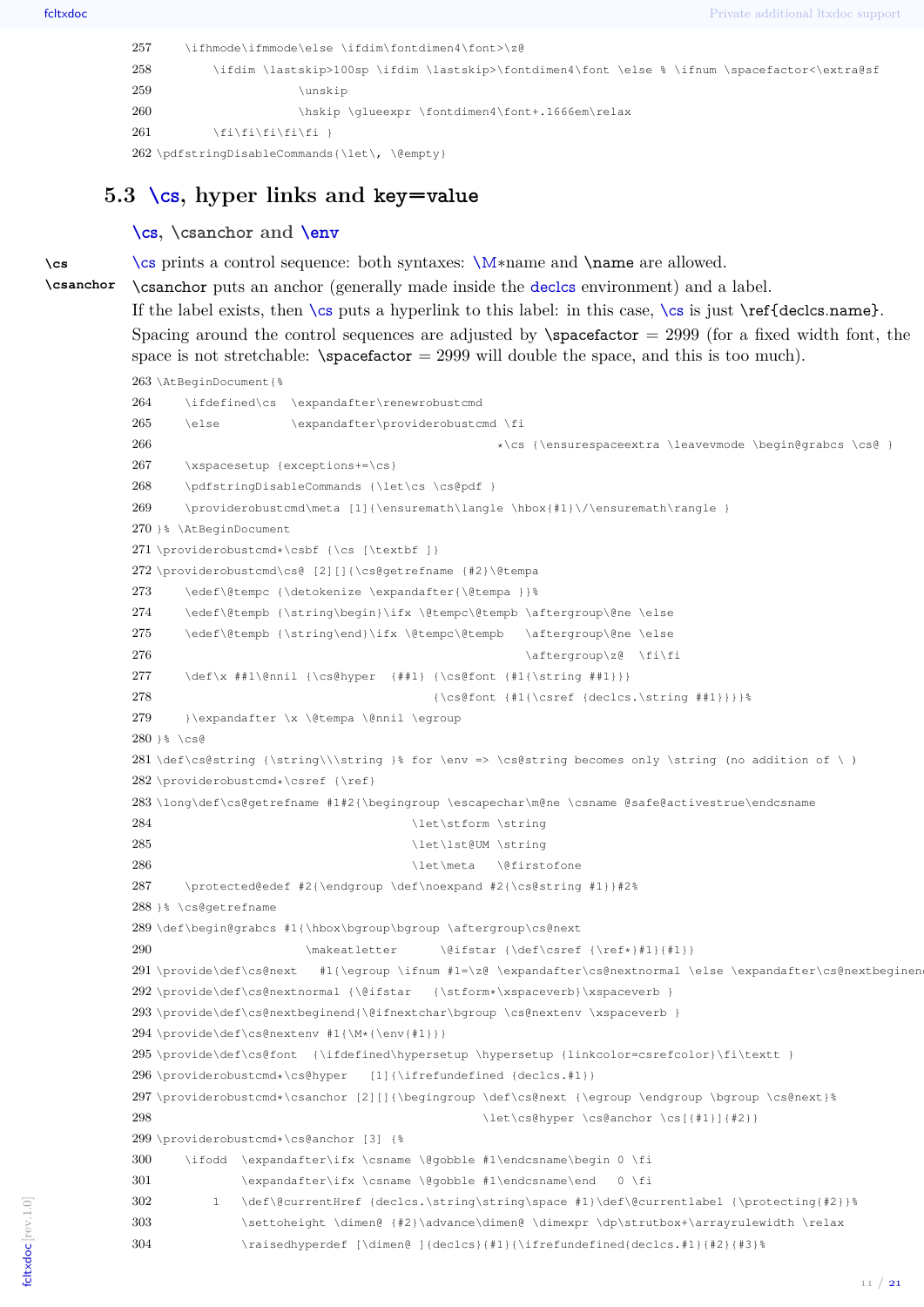fcltxdoc Private additional ltxdoc support

```
305 \label{declcs.\string\string\space #1}}
306 \ifdefined\SpecialUsageIndex \expandafter\SpecialUsageIndex \csname \@gobble #1\endcsname \fi
307 \else #2\fi
308 }% \cs@anchor
309 \providecommand*\cs@pdf[1]{\string\\\if\@backslashchar\string#1 \else\string#1\fi}% <note the spaces!>
```
**\env** [\env](#page-1-0) displays an environment in \ttfamily font. [\env](#page-1-0)∗ adds the word "environment" after.

```
310 \providerobustcmd*\env {\leavevmode \begingroup \let\cs@string \string
311 \def\cs@next ##1{\egroup \endgroup \@ifstar{ environment\xspaceverb}\xspaceverb}\begin@grabcs \cs@ }
312 \providerobustcmd*\envanchor {\leavevmode \begingroup \let\cs@hyper \cs@anchor \let\cs@string \string
313 \def\cs@next ##1{\egroup \endgroup }\begin@grabcs \cs@ }
314 \pdfstringDisableCommands{\let\env \@firstofone }
```
## <span id="page-11-0"></span>**5.4 lstlisting hyperlinks**

This correspond to the [hyperlistings] option of fcltxdoc.

**\lsthk@OutputBox@fcltxH@@k** The listings package allow to define an arbitrary hook before the building of the box to be ouput: \@tempboxa contains the word to print.

```
315 \def\lsthk@OutputBox@fcltxH@@k {\begingroup \let\lst@UM \@empty
316 \edef \@tempc {\the\lst@token }\edef \@tempc {\@tempc }%
317 \expandafter \cs@getrefname \expandafter {\@tempc }\@tempa
318 \ifrefundefined {declcs.\@tempa}
319 {\let\cs@string =\string % <environments>
320 \expandafter \cs@getrefname \expandafter {\@tempc }\@tempa
321 \ifrefundefined {declcs.\@tempa }{\endgroup }\fcltx@sethyperlistings
322 }
323 \fcltx@sethyperlistings
324 }% \lsthk@OutputBox@fcltxH@@k
325 \def\clap{{\rm ^{\hspace*{0.1cm}\hspace*{0.1cm}\hspace*{0.1cm}}} 325 \def\clap{{\rm ^{\hspace*{0.1cm}\hspace*{0.1cm}\hspace*{0.1cm}\hspace*{0.1cm}}} 325 \def\clap{{\rm ^{\hspace*{0.1cm}\hspace*{0.1cm}\hspace*{0.1cm}\hspace*{0.1cm}}} 325 \def\clap{{\rm ^{\hspace*{0.1cm}\hspace*{0.1cm}\hspace*{0.1cm}\hspace*{0.1cm}}} 325 \def\clap{{\rm ^{\hspace*{0.1cm}\hspace*{0.1326 \endgroup \aftergroup \fcltx@dohyperlistings }% after \hbox
327 \def\fcltx@dohyperlistings {\def\lst@alloverstyle ##1{\fcltx@hyperlistings ##1}}
328 \def\fcltx@hyperlistings {\setbox\@tempboxa
329 \hbox \bgroup
330 \rlap {\hypersetup {linkcolor=.}\relax \fboxrule \z@
331 \hyperref {}{declcs}\fcltx@hyperlistinganchor
332 {\boxframe {\wd\@tempboxa}{\ht\@tempboxa}{\dp\@tempboxa}}}%
333 \unhbox\@tempboxa
334 \egroup
335 }% \fcltx@hyperlistings
```
#### **The [declcs](#page-2-1) and [declenv](#page-2-2) environments**

**declcs** The [declcs](#page-2-1) environment is defined in holtxdocand redefined here in order to allow both syntaxes:

\begin{declcs}{command} and \begin{declcs}\command

[declcs\\*](#page-2-4) is based on longtabu instead of tabu.

```
336 \newenvironment{declcs} [1][ l ]{%
337 \@testopt {\declcs@twoopt{#1}}{}}
338 {\crcr
339 \end{tabu}\par \nobreak \ignorespacesafterend }
340 \def\declcs@twoopt #1[#2]#3{%
341 \if@nobreak \par\nobreak
342 \else \needspace{.08\textheight}\vskip2\parskip \fi
343 \changefont{spread=1,fam=\ttdefault }%
344 \tabusetup {tabu target=\dimexpr\linewidth-\declmarginwidth , frame=tabu }%
345 \declmargin
346 \ifblank {#1}{\begin{tabu} { l }}{\begin{tabu}spread0pt { #1 }}
347 \csanchor ({42}}({43})348 \newenvironment{declcs*} [1][ l ]{%
```
**declcs\***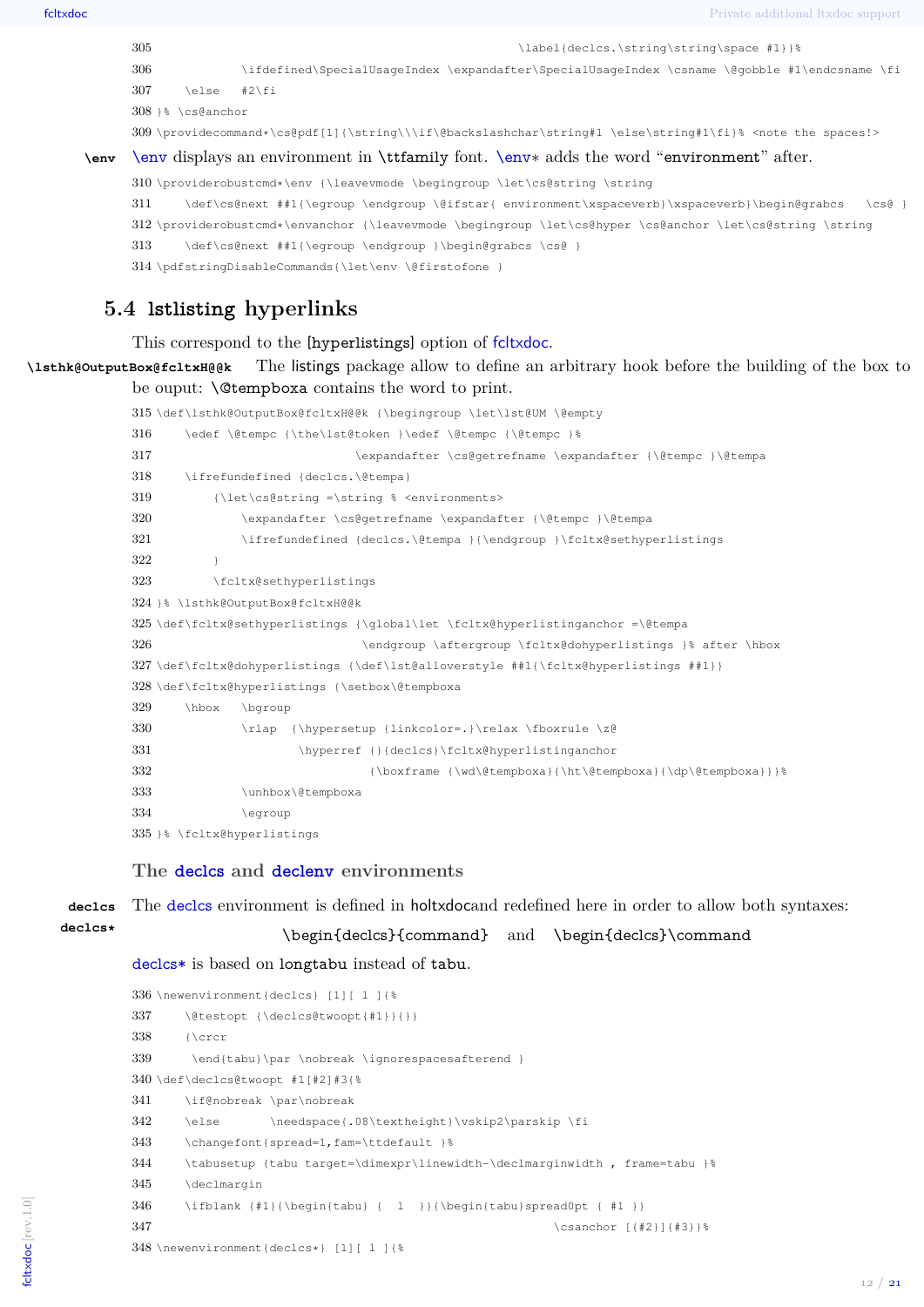/ *[21](#page-20-2)*

```
349 \@testopt {\declcs@s@twoopt{#1}}{}}
              350 {\crcr
              351 \end{longtabu}\nobreak \ignorespacesafterend }
              352 \def\declcs@s@twoopt #1[#2]#3{%
              353 \if@nobreak \par\nobreak
              354 \else \needspace{.08\textheight}\vskip2\parskip \fi
              355 \changefont{spread=1,fam=\ttdefault }%
              356 \tabusetup {longtabu = \dfrac{\d{rame=tabu }
              357 \ifblank {#1}{\begin{longtabu} { l }}{\begin{longtabu}spread0pt { #1 }}
              358 \csanchor [{#2}]{#3}}%
              359 \def\declmarginwidth {\dimexpr -\leftmargini +\arrayrulewidth +\tabcolsep\relax}
              360 \def\declmargin {\hspace*\declmarginwidth }
              361 \AtBeginDocument{\ifdefined\nGm@lmargin \leftmargini = .5\dimexpr \nGm@lmargin \relax
              362 \else \ifdefined\Gm@lmargin \leftmargini = .5\dimexpr \Gm@lmargin \relax \fi\fi }
\declcsbookmark Insert a bookmark for the declcs or declenv environments.
              363 \providecommand*\declcsbookmark {\@ifstar \declcsbookmark@star \declcsbookmark@nost }
              364 \providecommand*\declcsbookmark@nost [2][]{\bookmark [{dest=declcs.\string#2,rellevel=1,keeplevel,color=lk,#
              365 \providecommand*\declcsbookmark@star [2][]{\bookmark [{rellevel=1,keeplevel,color=lk,#1}] {#2}}
     declenv This is decles but for an environment.
              366 \newenvironment{declenv} [1][ l ]%
              367 {\@testopt {\declenv@twoopt {#1}}{}}
              368 {\crcr \multicolumn -{p*}{\declenv@AtEnd}
              369 \\ \end{tabu}\nobreak \par \nobreak \noindent
              370 \ignorespacesafterend}
              371 \def\declenv@twoopt #1[#2]#3{%
              372 \if@nobreak \par\nobreak
              373 \else \par\addvspace\parskip
              374 \Needspace{.08\textheight}\fi
              375 \changefont{spread=1,fam=\ttdefault}\hskip-\leftmargini
              376 \def\declenv@AtEnd{\cs{end}\M*{\env [{#2}]{#3}}}%
              377 \tabusetup* {framed=tabu}%
              378 \ifblank {#1}{\begin{tabu}{ l }}{\begin{tabu}{ #1 }}\cs{begin}\M*{\envanchor [{#2}]{#3}}}
   \keyvalue To typeset a {key=value} pair, with extra spacing around. \keyvalue points to \textt: \keyvalue is not
              in the list of \pdfstringdefDisableCommands.
              This is a test.
              379 \providerobustcmd*\keyvalue {\@ifstar {\@testopt{\fcltx@keyvalue {}{}}\textt }
              380 <br>
{\@testopt{\fcltx@keyvalue \{\}}\textt }}
              381 \provide\def\fcltx@keyvalue #1#2[#3]#4{#3{#1#4#2}\xspaceverb }
              382 \pdfstringDisableCommands{\let\keyvalue \@firstofone}
   \xext
   \xpackage 383 \providerobustcmd*\fcltx@xfiles [4]{\@ifstar{#1{#2#4}#3}{#1{#2#4}}}
              384 \def\fcltx@xx #1#2#3#4{\provide\def #1{\fcltx@xfiles {#2}{#3}{#4}}}
              385 \fcltx@xx \xext \textt .{ file}
              386 \fcltx@xx \xfile \textt {}{ file}
              387 \fcltx@xx \xpackage \textsf {}{ package}
              388 \fcltx@xx \xmodule \textsf {}{ module}
              389 \fcltx@xx \xclass \textsf {}{ class}
              390 \providecommand*\xemail[1]{\textless\textt{#1}\textgreater }
              391 \pdfstringDisableCommands{%
              392 \let\xext \@firstofone \let\xpackage \@firstofone
              393 \let\xmodule \@firstofone \let\xclass \@firstofone
              394 \let\xemail \@firstofone
              395 } %
              396 \xspaceaddexceptions {\Footnotemark }
fcltxdoc [rev.1.0]
ctxdoc rev.1.0
   \text{CTANhref}\quad \CTANhref{package} or \CTANhref{package]}{general text}.\Xpackage{\package} is \CTANhref{(<i>package</i>)}{\xpace{(<i>package</i>)}}}
```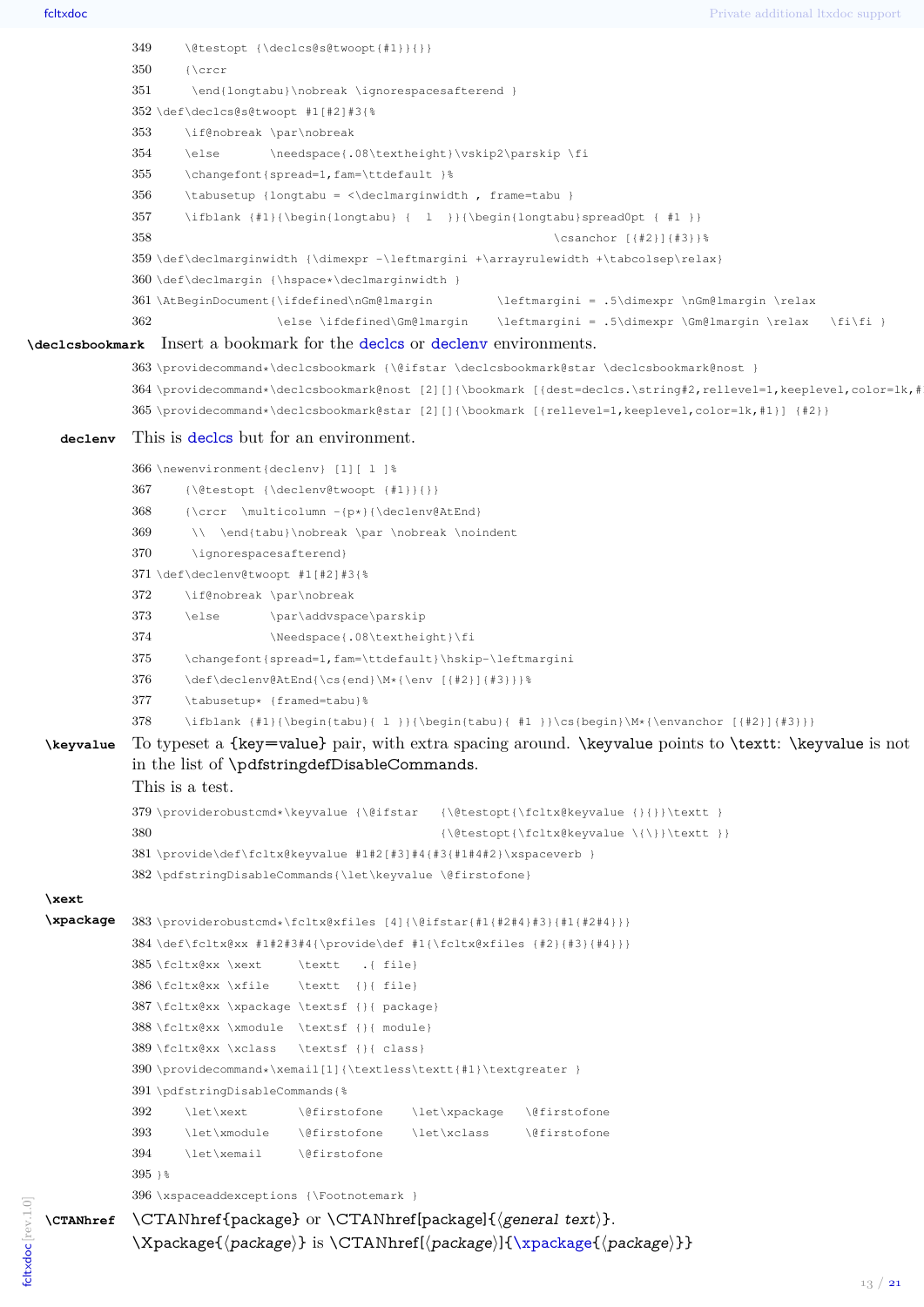```
397 \providerobustcmd*\CTANhref [2][]{\ifblank{#1}
    398 {\href {http://www.ctan.org/tex-archive/help/Catalogue/entries/#2.html}
    399 {\nolinkurl{CTAN:help/Catalogue/entries/#2.html}}}
    400 {\href {http://www.ctan.org/tex-archive/help/Catalogue/entries/#1.html}{#2}}%
   401 \sqrt{3} \CTANhref
   402 \pdfstringDisableCommands{\let\CTANhref \@firstofone }
    403 \providerobustcmd*\Xpackage [1]{\@ifstar {\CTANhref [{#1}]{\xpackage {#1}} package\xspaceverb }
    404 {\CTANInref [{#1}]}{\xpace {#1}}\xspace {#1}405 \pdfstringDisableCommands{\let\Xpackage \@firstofone }
    406 \providerobustcmd*\thispackage {\@ifstar {\xpackage\thisfile \xspaceverb}%
    407 {{\color {pkgcolor}\xpackage\thisfile}\xspaceverb}}
    408 \pdfstringDisableCommands {\let\thispackage \thisfile }
\M Displays parameters with braces, bracket, parenthesis or textbar around.
    409 \providerobustcmd*\M {\scan@char *\M@ifstar }
    410 \providerobustcmd*\M@ifstar [1]{\@ifnextchar #1{\@firstoftwo
   411 {\left\{\{\dagger\}\}\{\dagger\}\}412 {\let\M@meta \meta \scan@char {|[]()}\M@i }}
   413 \xspacesetup {exceptions+=\M\}]}
   414 \providerobustcmd*\scan@char [2]{\begingroup \endlinechar \m@ne
   415 \scantokens{\def\:{#1}}\expandafter \endgroup \expandafter #2\:}
    416 \providerobustcmd*\M@i [5]{\begingroup \@ifnextchar [% ]
   417 {\iftrue\M@char [][]\fi }
    418 {\ifcase \ifx #1\@let@token \z@ \else
   419 \ifx #2\@let@token \@ne \else
    420 \ifx #4\@let@token \tw@ \else
    421 \quad \text{when} \quad \text{if}\ f\text{ is }422 \M@char{#1}{#1}{\stform|}{\stform|}%
    423 \or \M@char{#2}{#3}[]%
   424 \text{ Vor } \text{M@charif}4111\text{H51/1}\text{?}425 \else \M@char{}{}\{\}%
   426 \fi }%
   427 }% \M@i
   428 \provide\def\M@square #1[#2]{\M@Bracket [{#1}{#2}]}
   429 \provide\def\M@char #1#2#3#4#5\fi {\fi \def\M@char #1##1#2{\M@ch@r {#3}{##1}{#4}}\M@char }
   430 \provides \def\@f{\theta\inf} \end{math} + 1+2+3{\endgroup \t\t[1\ifdisplay] \t\t[1\ifdisplay] {\f{\},\}\{\M@meta{\#2}}+3\}
```
### <span id="page-13-0"></span>**5.5 [\stform](#page-2-0) and some symbols**

#### **\CopyRight**

```
431 \providerobustcmd*\CopyRight {\begingroup \@ifnextchar \bgroup
        432 {\afterassignment\Copy@Right \count@ =\@firstofone }
        433 {\afterassignment\Copy@Right \count@ =}%
        434 }% \CopyRight
        435 \provide\def\Copy@Right {%
        436 \def\Copy@Right ##1!##2/##3\@nil {\endgroup \copyright\,%
        437 \oldstylenums {\ifnum ##2=##1\relax \else ##1\,\textendash\,\fi ##2}%
        438 }\expandafter\Copy@Right \the\expandafter\count@\expandafter!\thisdate \@nil
        439 }% \Copy@Right
\stform \stform∗ displays a centered star using \textasteriskcentered from the textcomppackage.
        440 \pretocmd\textasteriskcentered {\usefont{OMS}{cmsy}mn}{}{}
        441 \ifdefined\ifincsname
        442 \providecommand*\stform {\ifincsname \expandafter\string \else \expandafter\@stform \fi}
        443 \else \providerobustcmd*\stform {\@stform }
        444 \fi
        445 \providerobustcmd*\@stform {\ensurespaceextra \@ifnextchar*
        446 {\deg\text{mathrm} \text{}}447 {\iint_{\theta\to\theta} \delta}448 \else \expandafter\@@stform
```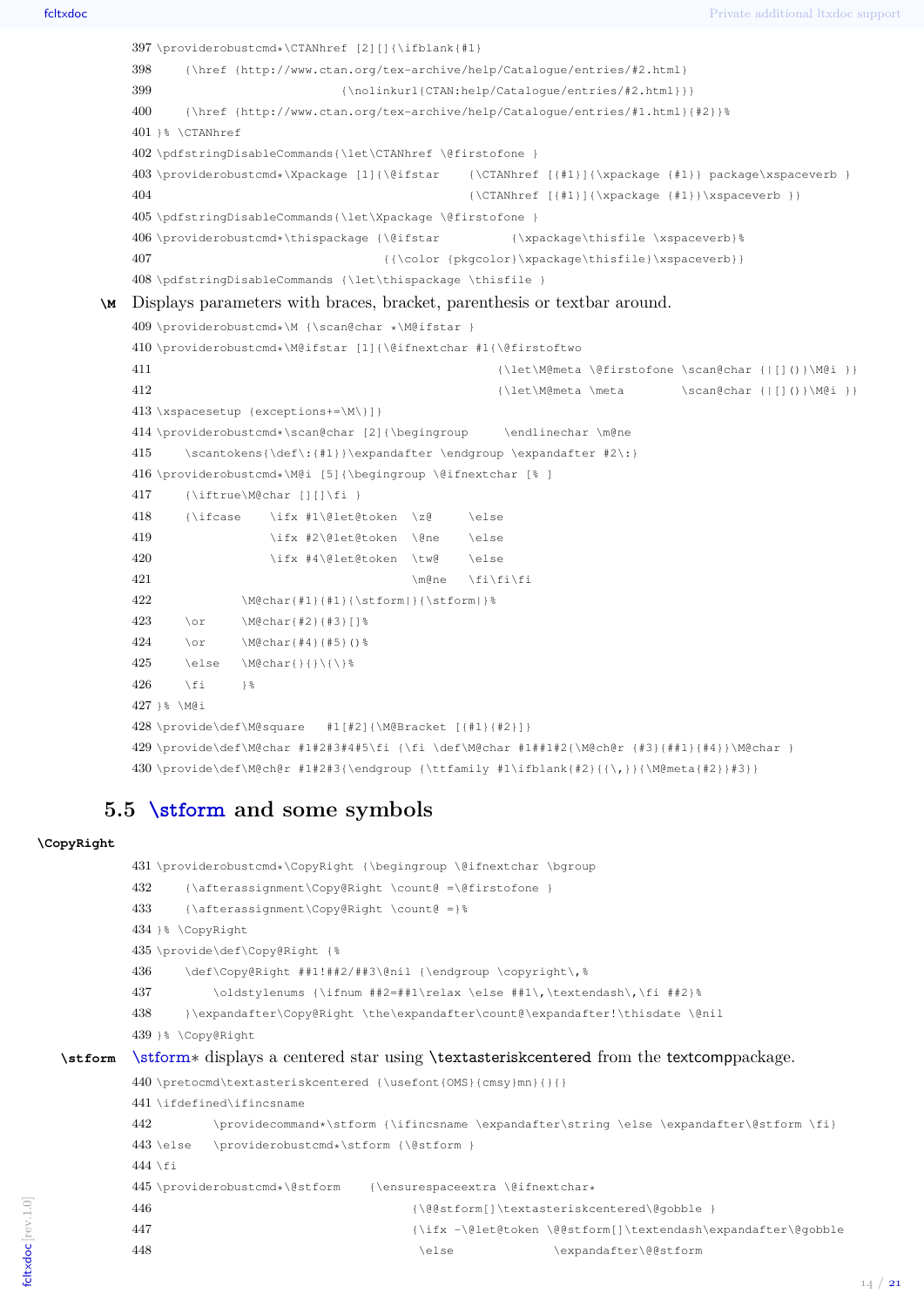\providecommand\*\@@stform [2][\string]{\texttbf{\stform@font #1#2}\xspaceverb }

\def\stform@font{}

\pdfstringDisableCommands{\let\stform =\string }

\xspacesetup {exceptions+=\stform}

**\myunderscore** Unable to find any underscore character suitable to me, I provide \myunderscore as a simple \vrule...

\providerobustcmd\*\myunderscore {\ifvmode \noindent \fi \vrule height-\p@ depth1.6\p@ width.4em}

```
\smex A long right arrow inside a box of width 2em \rightarrow I don't remember why i called it \smex???
```

```
455 \providerobustcmd*\smex {\leavevmode \hb@xt@2em{\hss $\longrightarrow$\hss }}
```
\providerobustcmd\*\CheckOK {\textsmaller[2]{\textcolor{ForestGreen}\CheckmarkBold}}

```
457 \providerobustcmd*\CheckFAIL {\textsmaller[2]{\textcolor{Crimson}\XSolidBrush}}
```
<span id="page-14-0"></span>\providerobustcmd\*\CheckTODO{\textsmaller[2]{\textcolor{MediumBlue}\Peace}}

## **5.6 Some colors definitions**

#### All those colors can be redefined later if wanted.

```
459 \providecommand*\ifcolorundef[3]{\romannumeral0\ifcsundef{\string\color@#1}{ #2}{ #3}}%
460 \providerobustcmd*\providecolorlet [2]{\ifcolorundef{#1}{\colorlet{#1}{#2}}{}}
461 \providecolorlet {pkgcolor}{teal}
462 \providecolorlet {csrefcolor}{pkgcolor}
463 \providecolor {macrocode}{rgb}{0.07,0.03,0.10}
464 \providecolor {copper}{rgb}{0.67,0.33,0.00}
465 \providecolor {dg}{rgb}{0.02,0.29,0.00} % dg = dark green
466 \providecolor {db}{rgb}{0,0,0.502} % db = dark blue
467 \perprovidecolor {dr}{rgb}{0.75,0.00,0.00} % dr = dark red
468 \providecolor {lk}{rgb}{0.25,0.25,0.25} % lk = 'light' black
469 \providecolor {llk}{rgb}{0.40,0.40,0.40} % llk = 'even more light' black
470 \provide\def\db {\color{db}} \provide\def\dg {\color{dg}}
471 \provide\def\red {\color{dr}} \provide\def\rred {\color{red}}
472 \providerobustcmd*\pkgcolor {\color {pkgcolor}}
473 \pdfstringDisableCommands{\let\pkgcolor \relax }
474 \AtEndOfPackageFile*{hyperref}{%
475 \providecolorlet {linkcolor}{CornflowerBlue!40!Indigo}
476 \providecolorlet {urlcolor}{magenta}
477 \providecolorlet {filecolor}{cyan}
478 \providecolorlet {menucolor}{red}
479 \providecolorlet {runcolor}{filecolor}
480 \hypersetup {linkcolor=linkcolor,
481 urlcolor=urlcolor,
482 filecolor=filecolor,
483 menucolor=menucolor,
484 runcolor=runcolor,
485 pdfpagemode=UseOutlines}
486 }% \AfterPackage
```
## **Abstract**

```
quotation
```

```
487 \newenvironment{Abstract}
488 {\small\begin{center}\bfseries \abstractname\vspace{-.5em}\vspace{\z@}\end{center}\quotation}
489 \endquotation
490 \AtEndOfClassFile*{ltxdoc}{
491 \renewenvironment{quotation}[1][\leftmargin=1.5em]
492 {\list{}{\listparindent 1.5em
493 \itemindent \listparindent
494 \rightmargin \leftmargin
495 \text{paresep} \zeta \to \zeta \zeta \to \zeta496 \item\relax}
497 {\endlist}
```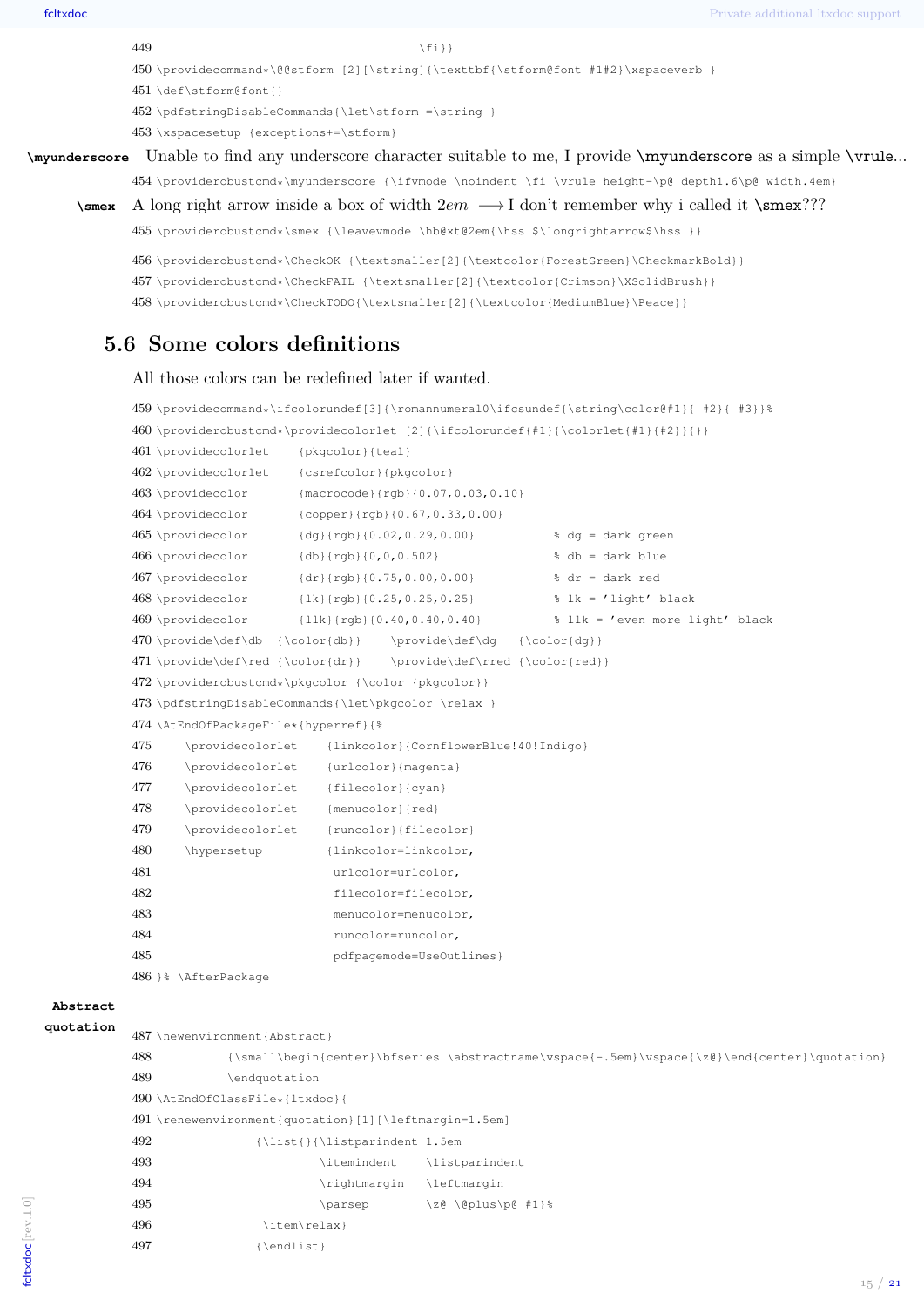## <span id="page-15-0"></span>**5.7 the History environment**

#### **History**

```
499 \newenvironment{History}{%
500 \section {History}%
501 \def\Version ##1##2{\HistVersion {##1}{##2}\itemize }
502 \let\endVersion =\enditemize
503 + {}504 \providecommand*\HistVersion [2]{%
505 \subsection* {[#1 v#2]}% hash-ok
506 \addcontentsline {toc}{subsection}{\protect\numberline{v#2}[#1]}% hash-ok
507 {\protected@edef \@currentlabel {#1}\label {#2}}%
508 18 \HistVersion
```
## <span id="page-15-1"></span>**5.8 the macro environment**

**macro** Here we set an hanging indentation of the paragraph in front of the macro name, if the macro name is too wide. This is achieved by the hooks provided by etoolbox: \AtBeginEnvironment and \AtEndEnvironment.

```
509 \let\plainllap =\llap
510 \newdimen \maxlabelwidth
511 \newrobustcmd\macro@llap [1]{\begingroup \global\let\llap =\plainllap
512 \setbox0=\hbox{\setbox\strutbox =\hbox{\vrule height\ht\strutbox depth\z@ width\z@}% <height only>
513 #1}%
514 \toks@ ={\ifdim \maxlabelwidth>\z@ \setbox\@labels
515 =\llan{\hbox{x to\maxlabel} with a certain solution to\max{\tanh{\nu}} \leq 5516 \t\t \text{toks@ =\expandafter%}517 {\the\expandafter\toks@ \the\everypar \relax
518 \ifdim \dimexpr \maxlabelwidth-\Gm@lmargin+(\Gm@rmargin+5mm)>\z@
519 \hangindent \dimexpr \maxlabelwidth-\Gm@lmargin+(\Gm@rmargin+5mm)\relax
520 \hangafter -\macro@cnt
521 \qquad \qquad \setminus \text{fi}522 \qlobal\maxlabelwidth \z@
523 \global\everypar \expandafter{\the\everypar \hangindent \z@ \hangafter \z@}}%
524 \ifdim \wd0>\maxlabelwidth \global\maxlabelwidth \wd0 \fi
525 \rlap{\unhbox0}\global\everypar \toks@
526 \endgroup
527 }% \macro@llap
528 \AtEndOfClassFile* {ltxdoc}{\MacrocodeTopsep\z@skip \MacroTopsep\z@skip }
529 \AtBeginEnvironment {macro}{\if@nobreak\else \Needspace{2\baselineskip}\fi
530 \let\llap =\macro@llap \topsep\z@skip \itemsep\z@skip
531 \partopsep\z@skip \parsep\z@skip
532 \parskip=2pt plus2pt minus2pt\relax
533 }
534 \AtEndEnvironment{macro}{\goodbreak \vskip.3\parskip }
```
## **\getpackagedate and \getpackageinfo**

```
\getpackagebanner Extract the banner of a loaded package.
\getpackagedate Extract the date from the banner of a loaded package.
\getpackageinfo Extract the info from the banner of a loaded package.
               535 \providecommand*\getpackagebanner [1]{\ltx@ifpackageloaded{#1}
              536 {\csname ver@#1.\ltx@pkgextension\endcsname}
              537 \{1\}538 }% \getpackagebanner
              539 \providecommand*\getpackagedate [1]{\ltx@ifpackageloaded{#1}
               540 {\expandafter \expandafter % <-note: only required if \pdfmatch undefined>
fcltxdoc [rev.1.0]
```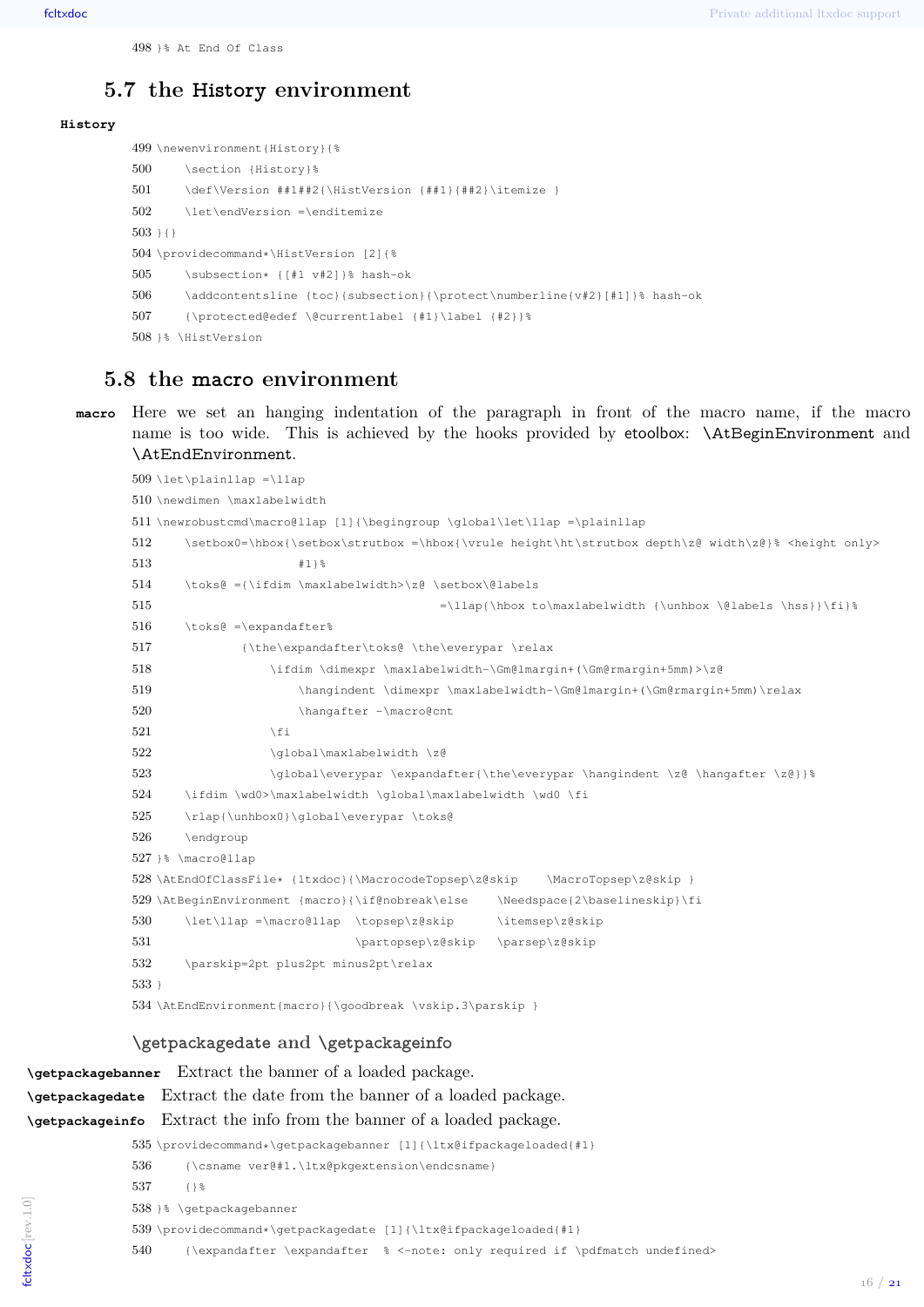```
541 \expandafter\fcltx@ParseVersionAsDate
542 \csname ver@#1.\ltx@pkgextension\endcsname \@nil}%
543 0%
544 }% \getpackagedate
545 \providecommand*\getpackageinfo [1]{\ltx@ifpackageloaded{#1}
546 {\expandafter \expandafter % <-note: only required if \pdfmatch undefined>
547 \expandafter\LTXcmds@@ParseInfo
548 \csname ver@#1.\ltx@pkgextension\endcsname \@nil}%
549 18550 }% \getpackageinfo
551 \ltx@IfUndefined{pdfmatch}{%
552 \provide\def\LTXcmds@ParseInfo#1{%
553 \LTXcmds@@ParseInfo#10000/00/00\@nil
554 } \frac{8}{3}555 \provide\def\LTXcmds@@ParseInfo#1/#2/#3#4#5\@nil{%
556 \if\space#5\else #5\fi
557 } %
558 \provide\def\fcltx@ParseVersionAsDate #1\@nil {%
559 \fcltx@@ParseVersionAsDate #10000/00/00\@nil
560 \rightarrow \frac{6}{5}561 \provide\def\fcltx@@ParseVersionAsDate#1#2#3#4/#5#6/#7#8#9\@nil {#1#2#3#4/#5#6/#7#8}%
562 } { %563 \provide\def\LTXcmds@ParseInfo#1{%
564 \ifnum\pdfmatch{%
565 \sim \frac{8}{3}566 (199[4-9]|[2-9][0-9][0-9][0-9])/%
567 (0[1-9]|1[0-2])/%
568 (0[1-9]|[1-2][0-9]|3[0-1])[[:space:]]*(.*$)%
569 }{#1}=1 %
570 \ltx@StripPrefix\pdflastmatch4 %
571 \setminusfi
572 1%573 \provide\def\LTXcmds@@ParseInfo #1\@nil {\LTXcmds@ParseInfo {#1}}%
574 \provide\def\fcltx@ParseVersionAsDate #1\@nil {
575 \ifnum\pdfmatch{%
576 ^ \frac{8}{3}577 (199[4-9]|[2-9][0-9][0-9][0-9])/%
578 (0[1-9]|1[0-2])/%
579 (0[1-9]|[1-2][0-9]|3[0-1])%
580 }{#1}=1 %
581 \ltx@StripPrefix\pdflastmatch1 %
582 /\ltx@StripPrefix\pdflastmatch2 %
583 /\ltx@StripPrefix\pdflastmatch3 %
584 \else
585 0000/00/00%
586 \quad \text{tri}587 }
```
### <span id="page-16-0"></span>**5.9 Verbatim support inside \output routine**

**\FC@DefineCommandChars** The Verbatim environment provided by package fancyvrballow to define some special command chars for escape char character ( $\text{color} = 0$ ), open group character ( $\text{color} = 1$ ) and close group character ( $\text{catcode} = 2$ ), by the mean of the key:

 $commandchars=\langle escapechar\rangle\langle opengroup\rangle\langle closegroup\rangle.$ 

If a page break occurs while inside the Verbatim environment, the standard category codes are not restored, and the \output routine may break (if for example, a file is read during the output routine).

Here, \FV@DefineCommandChars is redefined in order to ignore the special category codes of verbatim command chararacters category codes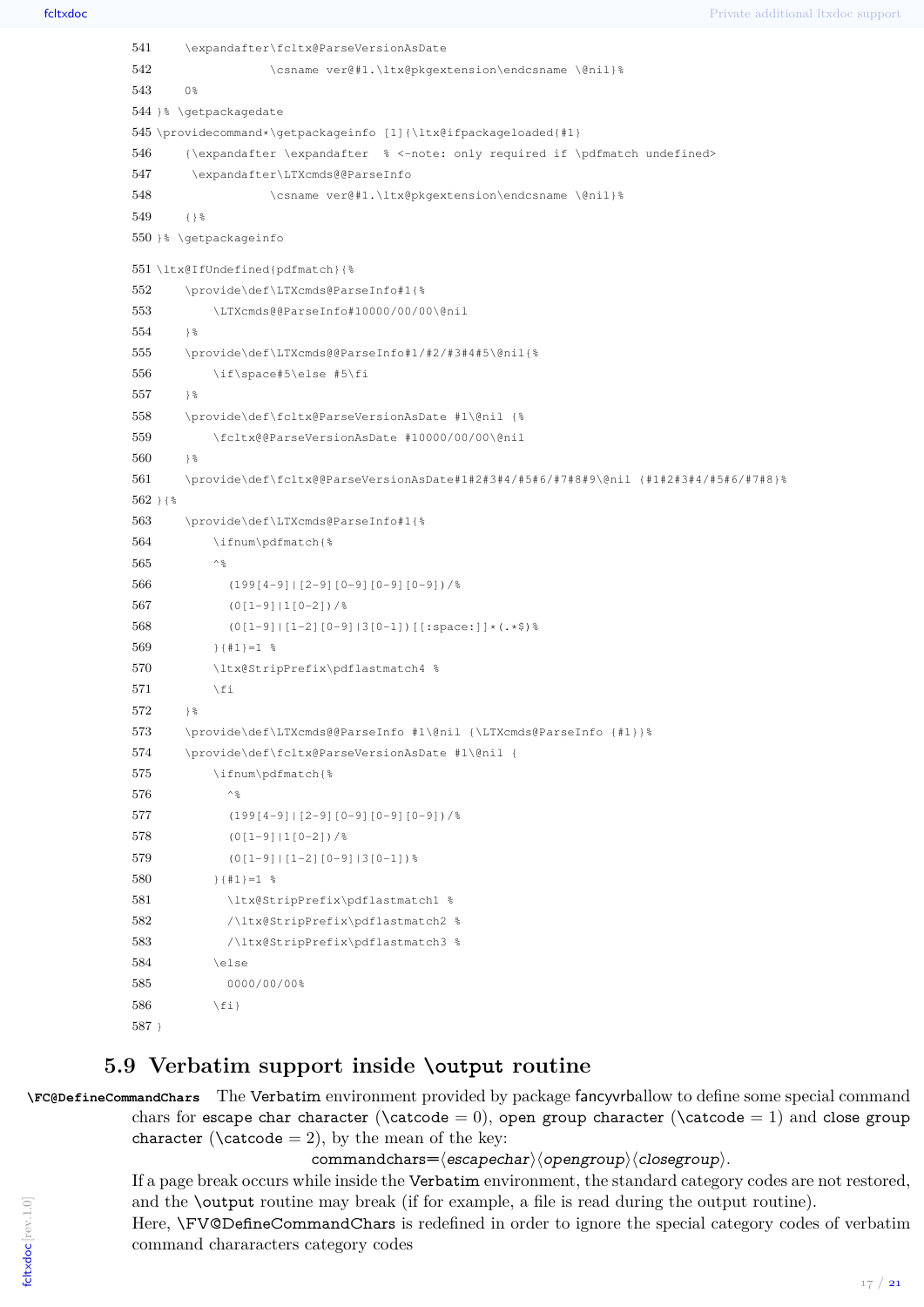```
588 \AtEndOfPackageFile*{fancyvrb}{%
589 \renewcommand*\FV@DefineCommandChars [3]{%
590 \edef\FV@restoreCommandChars{\catcode'\noexpand#1 =\the\catcode'#1
591 \catcode'\noexpand#2 =\the\catcode'#2
592 \catcode'\noexpand#3 =\the\catcode'#3\relax}%
593 \def \FV@CommandChars {\catcode '#1 =0 \catcode '#2 =1 \catcode '#3 =2\relax }%
594 \output =\expandafter{\expandafter\FV@restoreCommandChars \the\output }}%
595 \DefineVerbatimEnvironment{Verb*}{Verbatim}{commandchars=$()}
596 }% \AfterPackage
```
## <span id="page-17-0"></span>**5.10 Indexing: Do Not Index in general**

```
597 \AtEndOfClassFile* {ltxdoc}{%\message{Now DONOTINDEX !!!^^J}%
598 \DoNot Index { %
599 \begin,\end,\makeatletter,\makeatother,\@makeother,\filename,\fileversion,\filedate,\frenchspacing,%
600 \CodelineIndex,\CodelineNumbered,\OnlyDescription,\RecordChanges,%
601 \DisableCrossrefs,\EnableCrossrefs,\GetFileInfo, %
602 \def,\gdef,\xdef,\let,\csname,\endcsname,\outer,%
603 \newcommand,\newrobustcmd,\providecommand,\providerobustcmd,%
604 \newif,\@testopt,\endinput,\expandafter,\else,\relax,%
605 \csdef,\csqdef,\csxdef,\cslet,\csletcs,\csundef,\csuse,%
606 \csappto,\csgappto,\csxappto,\cseappto,\cspreto,\csxpreto,\csepreto,\csgpreto,%
607 \preto,\appto,\epreto,\eappto,\xappto,\xpreto,\gpreto,\xpreto,%
608 \~,\\,\&,\;,\,,\:,\[,\],\{,\},\^,\ , \ \frac{8}{3}609 \@ifpackagelater,\@ifpackagewith,\@ifpackageloaded,%
610 \m@ne,\z@,\z@skip,\@ne,\p@,\tw@,\thr@@,\@M,\m,\@,\@@,\@elt,\do,\@let@token,\@undefined,%
611 \@tempa,
612 \@firstofone,\@firstoftwo,\@secondoftwo,%
613 \@eha,\@ehd,\on@line,%
614 \DocInput,\documentclass,\NeedsTeXFormat,\ProvidesClass,\ProvidesPackage,\ProvidesFile,%
615 \RequirePackage,\usepackage,\AtEndOfPackage,\AtBeginDocument,\AtEndDocument,\ProcessOptions,%
616 \PackageWarningNoLine,\PackageInfoNoLine,%
617 \DefineShortVerb,\DeleteShortVerb,\UndefineShortVerb,\MakeShortVerb,
618 \title,\subtitle,\author,\date,\maketitle,\chapter,\section,\subsection,\subsubsection,%
619 \paragraph,\subparagraph,\parindent,\parskip,%
620 \TMP@EnsureCode,\nobibliography,\nocite,\bibitem,\item,%
621 \MessageBreak, \@spaces, %
622 \stform, x, %
623 }
624 \CodelineIndex
625 \EnableCrossrefs
626 \IndexPrologue{%
627 \section*{Index}%
628 \markboth{Index}{Index}%
629 Numbers written in italic refer to the page %
630 where the corresponding entry is described; %
631 numbers underlined refer to the %
632 \ifcodeline@index
633 code line of the %
634 \fi
635 definition; plain numbers refer to the %
636 \ifcodeline@index
637 code lines %
638 \else
639 pages %
640 \fi
641 where the entry is used.%
```
}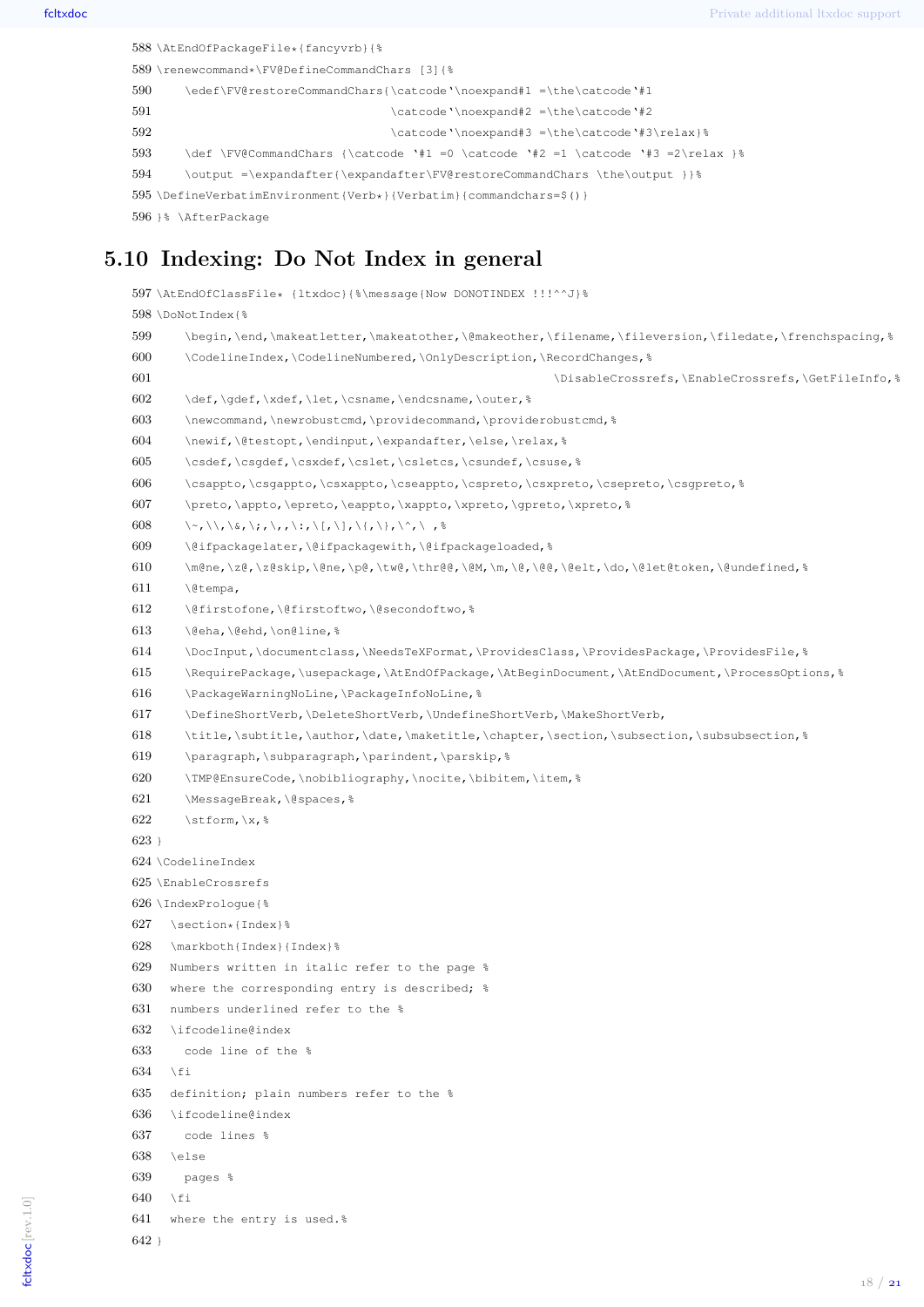<span id="page-18-0"></span>}% \AtEndOfClassFile

## **5.11 Other miscellaneous (personal) commands**

```
\ClearPage \ClearPage does nothing and \ClearPage∗ does \clearpage. This way it's possible to clear a page or not,
            keeping trace of what we intended to do...
            644 \providerobustcmd*\ClearPage {\@ifstar \clearpage \relax }
    \uline \uline (from the ulem package) has an optional argument to set the color of the line.
            645 \AtEndOfPackageFile*{ulem}{%
            646 \renewcommand*\ULset[1][]{\UL@setULdepth
            647 \def\UL@leadtype{#1\leaders \hrule \@height\dimen@ \@depth\ULdepth }%
            648 \ifmmode \ULdepth-4\p@ \fi
            649 \dimen@-\ULdepth \advance\dimen@\ULthickness \ULon}
            650 }
\HighLight
            651 \providerobustcmd*\HighLight [1][]{\begingroup \bgroup \aftergroup\endgroup
            652 \ULdepth=\dp\strutbox
            653 \edef\ULthickness{\the\dimexpr \ht\strutbox+\dp\strutbox }%
            654 \UL@setULdepth
            655 \ifcat$\detokenize{#1}$\let\fcltx@HL =\@gobble
            656 \else \let\fcltx@HL = \colon \ifmmode \colimits \colimits \fi
            657 \def\UL@leadtype {\dimen@ii\dimen@\fcltx@HL{#1}\dimen@\dimen@ii
            658 \leaders \hrule \@depth\ULdepth \@height\dimen@ }%
            659 \dimen@-\ULdepth \advance\dimen@ \ULthickness
            660 \U{Unon}661 }% \HighLight
```
#### **\textsubscript**

```
662 \AtBeginDocument{%
663 \providerobustcmd*\textsubscript [1]{\@textsubscript {\selectfont #1}}
664 \providerobustcmd*\@textsubscript [1]{\m@th\ensuremath{_{\mbox{\fontsize\sf@size\z@#1}}}}
665 }
```
## <span id="page-18-1"></span>**5.12 Setup At Begin Document**

|                                                                         | 666 \AtBeginDocument{\provide\let\lsstyle =\relax          |  |  |  |
|-------------------------------------------------------------------------|------------------------------------------------------------|--|--|--|
| 667                                                                     | \errorcontextlines=10\relax                                |  |  |  |
| 668                                                                     | \provide\let\thisfile =\jobname                            |  |  |  |
| 669                                                                     | \provide\let\thisversion =\@empty                          |  |  |  |
| 670                                                                     | \provide\edef\thisdate {\qetpackaqedate\thisfile}%         |  |  |  |
| 671                                                                     | \provide\let\thisversion =\@empty                          |  |  |  |
| 672                                                                     | \ifdefined\hypersetup                                      |  |  |  |
| 673                                                                     | \ifdefvoid\@pdftitle                                       |  |  |  |
| 674                                                                     | {\hypersetup {pdftitle=The \jobname\space package}}        |  |  |  |
| 675                                                                     | $\{$ } $\$                                                 |  |  |  |
| 676                                                                     | \fi                                                        |  |  |  |
| 677                                                                     | \ifdefined\embedfile                                       |  |  |  |
| 678                                                                     | \IfFileExists{\jobname.dtx}{\embedfile{\jobname.dtx}}{}\fi |  |  |  |
| 679 }% \AtBeginDocument                                                 |                                                            |  |  |  |
| 680\AtEndOfPackageFile*{doc}{\AfterEndPreamble {\DeleteShortVerb {\ }}} |                                                            |  |  |  |

## <span id="page-18-2"></span>**5.13 Other stuff (patches) to remove after some package updates**

**\marginnote** Modification to get a correct positionning of the marginnote at first compilation time:

```
681 %\let\@mn@atthispage \@empty
682 %\AtEndOfPackageFile*{marginnote}{%
683 %\renewcommand\mn@zbox [1]{%
684 % \bgroup
685 % \ifcsname mn@note.\@mn@thispage.\@mn@atthispage\endcsname \h@false
686 % \else \hbox{h\&true}
```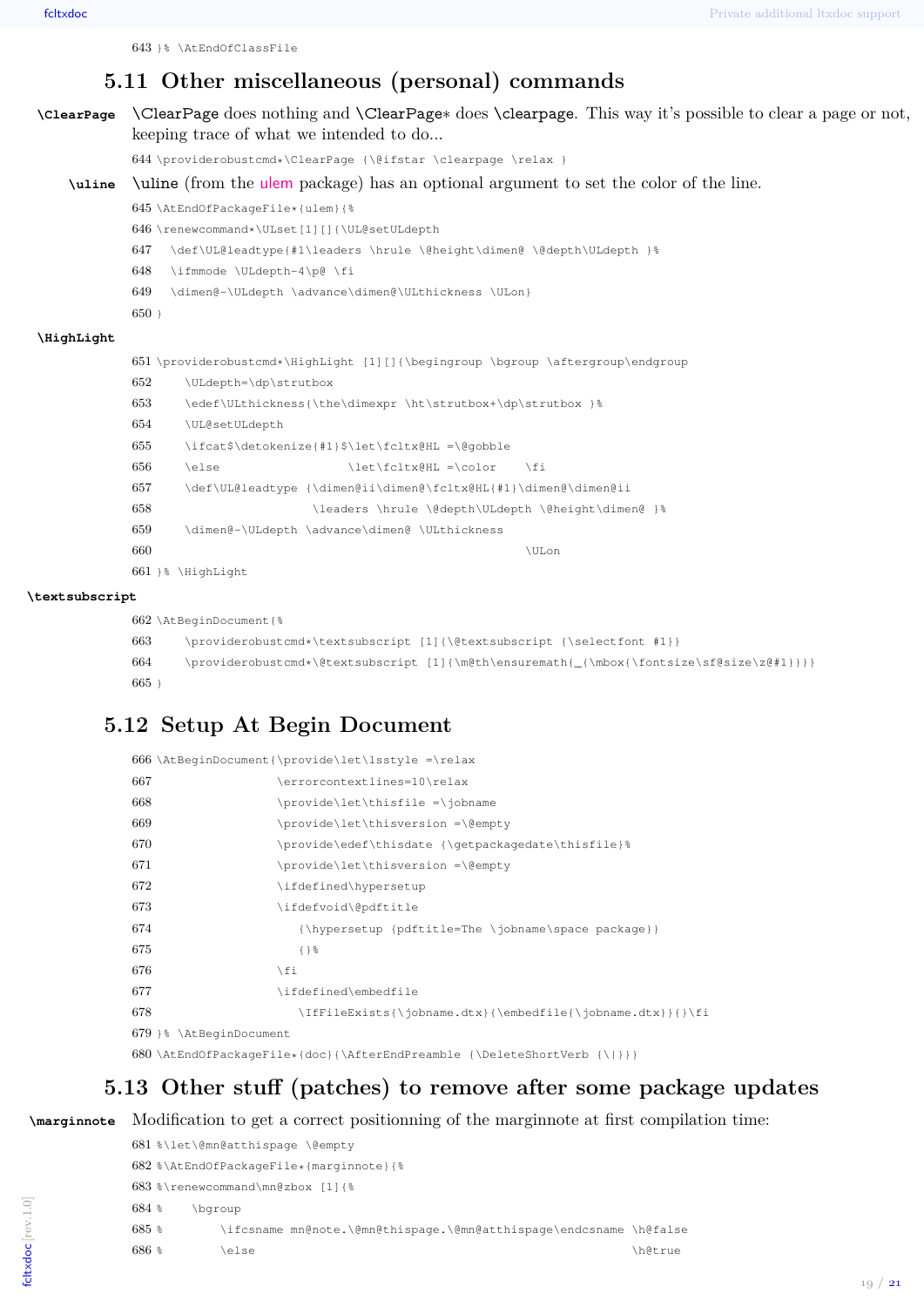| $687$ %    | \fi                                                                       |                                                                                                |  |  |  |
|------------|---------------------------------------------------------------------------|------------------------------------------------------------------------------------------------|--|--|--|
| $688*$     | \ifh@                                                                     |                                                                                                |  |  |  |
| $689$ %    |                                                                           | \vbox to\z@{\vss \@mn@margintest}\let\@mn@margintest \relax % Just set the label (\pdfsavepos) |  |  |  |
| $690*$     | \edef\marqinnotevadjust {\the\dimexpr \marqinnotevadjust-\baselineskip }% |                                                                                                |  |  |  |
| $691$ %    | \setbox\@tempboxa \hbox                                                   |                                                                                                |  |  |  |
| $692*$     | \else                                                                     |                                                                                                |  |  |  |
| $693*$     | \setbox\@tempboxa \vbox                                                   |                                                                                                |  |  |  |
| $694$ %    | \fi                                                                       | ${#1 }$                                                                                        |  |  |  |
| $695*$     |                                                                           | \ht\@tempboxa =\ht\strutbox \dp\@tempboxa =\dp\strutbox \wd\@tempboxa =\z@                     |  |  |  |
| $696*$     | \ifh@ \unhbox \else \box \fi                                              | \@tempboxa                                                                                     |  |  |  |
| $697$ %    | \egroup                                                                   |                                                                                                |  |  |  |
|            | $698$ $\$ \mn@zbox                                                        |                                                                                                |  |  |  |
| $699$ $81$ |                                                                           |                                                                                                |  |  |  |
|            | $700 \ \langle / \text{package} \rangle$                                  |                                                                                                |  |  |  |